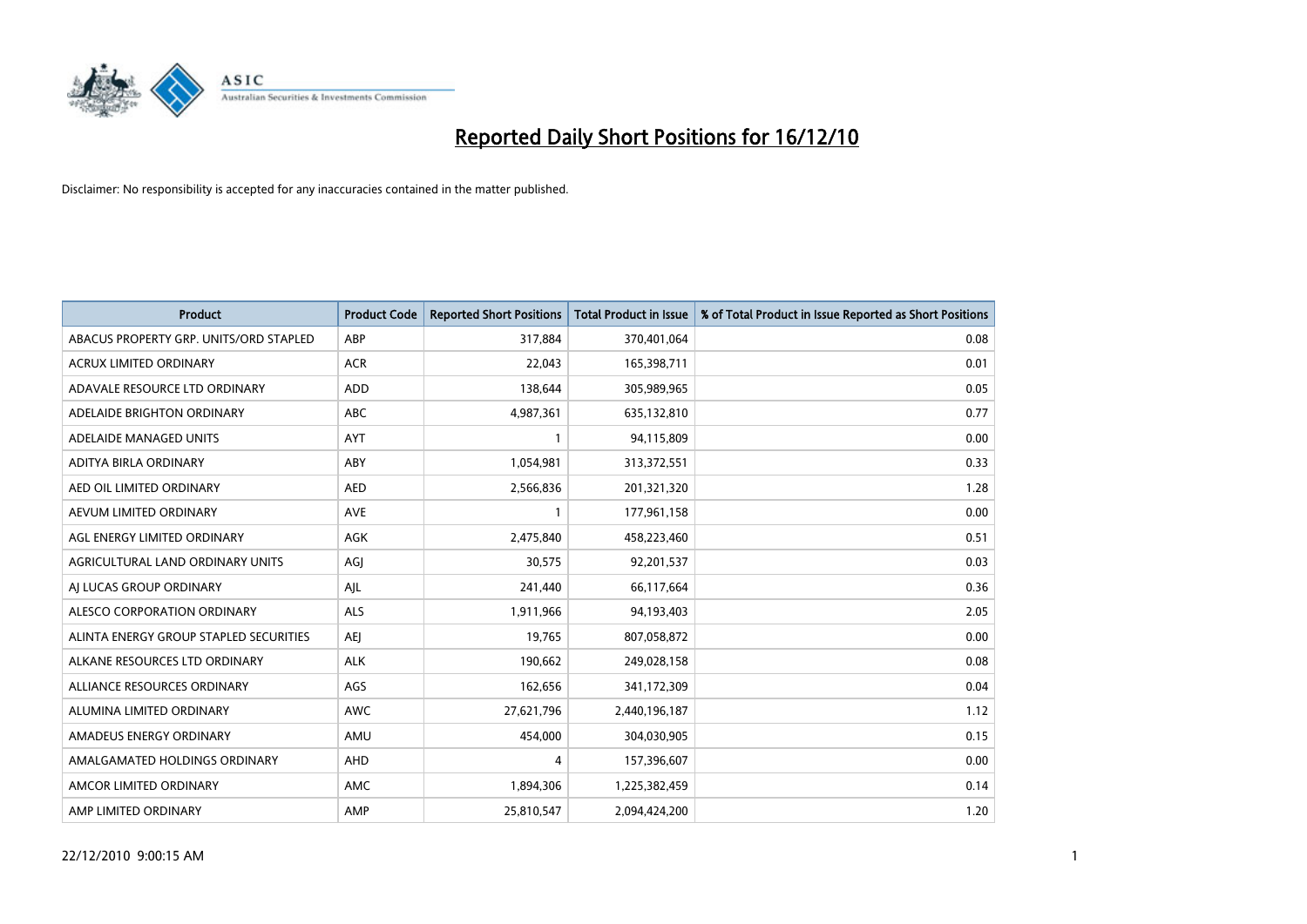

| <b>Product</b>                          | <b>Product Code</b> | <b>Reported Short Positions</b> | Total Product in Issue | % of Total Product in Issue Reported as Short Positions |
|-----------------------------------------|---------------------|---------------------------------|------------------------|---------------------------------------------------------|
| AMPELLA MINING ORDINARY                 | <b>AMX</b>          | 627,580                         | 200,225,108            | 0.31                                                    |
| ANDEAN RESOURCES LTD ORDINARY           | <b>AND</b>          | 1,539,549                       | 553,837,096            | 0.27                                                    |
| ANSELL LIMITED ORDINARY                 | <b>ANN</b>          | 2,246,078                       | 133,007,903            | 1.69                                                    |
| ANTARES ENERGY LTD ORDINARY             | <b>AZZ</b>          | 14,927                          | 299,333,110            | 0.00                                                    |
| ANZ BANKING GRP LTD ORDINARY            | ANZ                 | 6,874,593                       | 2,562,905,196          | 0.25                                                    |
| APA GROUP STAPLED SECURITIES            | <b>APA</b>          | 6,227,975                       | 551,689,118            | 1.14                                                    |
| APEX MINERALS NL ORDINARY               | <b>AXM</b>          | 885.146                         | 3,567,819,915          | 0.02                                                    |
| APN EUROPEAN RETAIL UNITS STAPLED SEC.  | AEZ                 | 11,832                          | 544,910,660            | 0.00                                                    |
| APN NEWS & MEDIA ORDINARY               | <b>APN</b>          | 15,262,738                      | 606,084,019            | 2.50                                                    |
| APOLLO GAS LIMITED ORDINARY             | <b>AZO</b>          | 375,000                         | 90,400,136             | 0.41                                                    |
| AQUARIUS PLATINUM. ORDINARY             | AQP                 | 2,549,420                       | 463,241,295            | 0.54                                                    |
| AQUILA RESOURCES BONUS DEFERRED         | <b>AQABA</b>        | 116,378                         | 32,286,218             | 0.36                                                    |
| AQUILA RESOURCES ORDINARY               | <b>AQA</b>          | 1,476,819                       | 322,862,186            | 0.45                                                    |
| ARAFURA RESOURCE LTD ORDINARY           | <b>ARU</b>          | 3,062,477                       | 334,995,342            | 0.91                                                    |
| ARB CORPORATION ORDINARY                | ARP                 | 90,029                          | 72,481,302             | 0.12                                                    |
| ARDENT LEISURE GROUP STAPLED SECURITIES | AAD                 | 1,674,823                       | 312,836,274            | 0.54                                                    |
| ARISTOCRAT LEISURE ORDINARY             | <b>ALL</b>          | 18,219,269                      | 533,983,910            | 3.40                                                    |
| ASCIANO LIMITED ORDINARY                | <b>AIO</b>          | 25,571,698                      | 2,926,103,883          | 0.88                                                    |
| ASG GROUP LIMITED ORDINARY              | <b>ASZ</b>          | 6,170                           | 168,247,718            | 0.00                                                    |
| ASPEN GROUP ORD/UNITS STAPLED           | <b>APZ</b>          | 1,142,200                       | 588,269,075            | 0.17                                                    |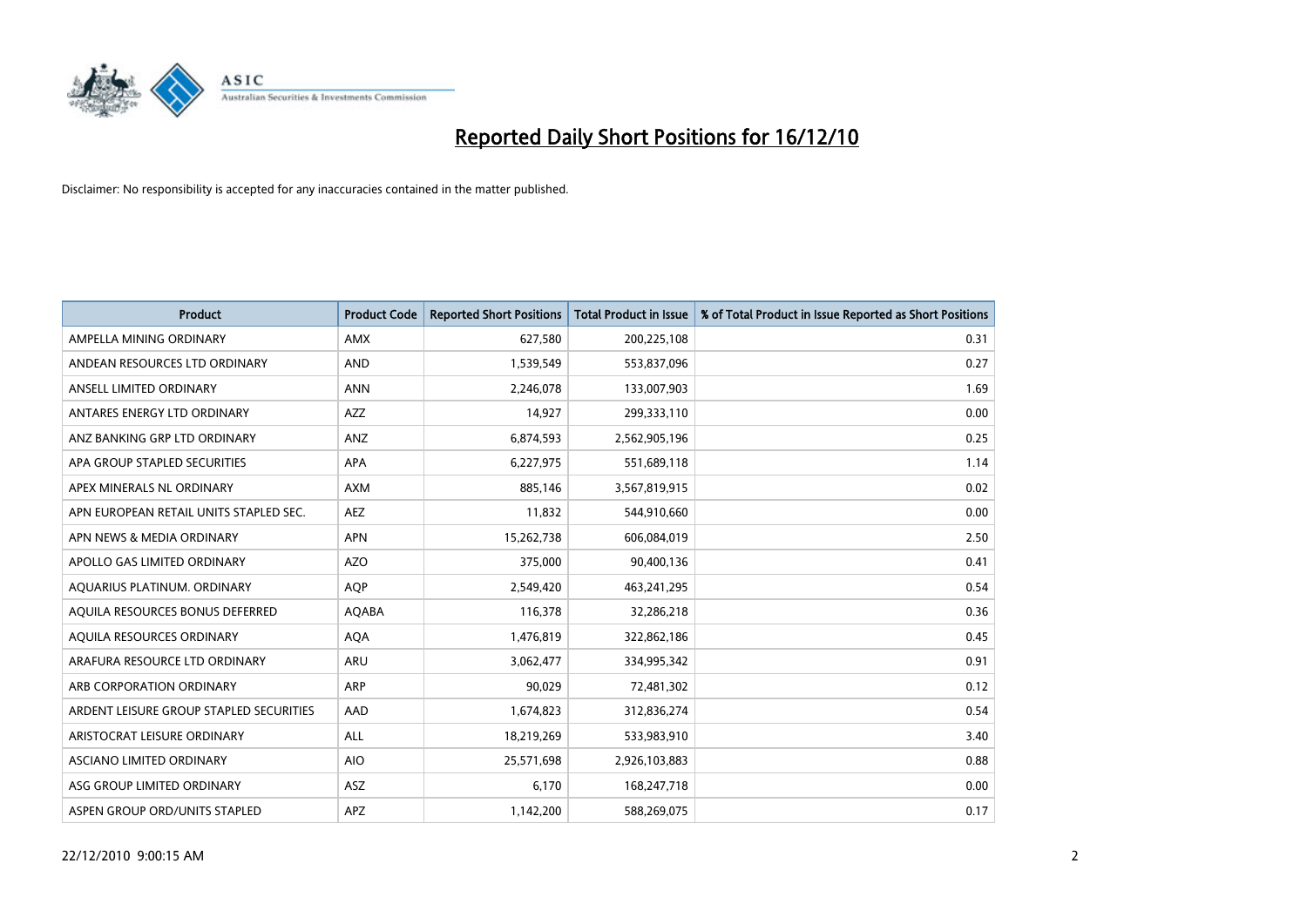

| <b>Product</b>                          | <b>Product Code</b> | <b>Reported Short Positions</b> | <b>Total Product in Issue</b> | % of Total Product in Issue Reported as Short Positions |
|-----------------------------------------|---------------------|---------------------------------|-------------------------------|---------------------------------------------------------|
| <b>ASTON RES LTD ORDINARY</b>           | <b>AZT</b>          | 14,570                          | 204,527,604                   | 0.01                                                    |
| ASTRO JAP PROP GROUP STAPLED SECURITIES | AJA                 | 239,507                         | 508,212,161                   | 0.05                                                    |
| ASX LIMITED ORDINARY                    | <b>ASX</b>          | 1,847,438                       | 175,136,729                   | 1.05                                                    |
| ATLANTIC LIMITED ORDINARY               | ATI                 | 207,403                         | 108,805,870                   | 0.19                                                    |
| ATLAS IRON LIMITED ORDINARY             | <b>AGO</b>          | 5,098,029                       | 546,957,119                   | 0.92                                                    |
| AUCKLAND INTERNATION ORDINARY           | AIA                 | 121,987                         | 1,317,998,787                 | 0.01                                                    |
| <b>AURORA OIL &amp; GAS ORDINARY</b>    | <b>AUT</b>          | 1,023,076                       | 334,365,342                   | 0.30                                                    |
| <b>AUSDRILL LIMITED ORDINARY</b>        | <b>ASL</b>          | 54,007                          | 262,833,907                   | 0.01                                                    |
| AUSENCO LIMITED ORDINARY                | <b>AAX</b>          | 4,623,027                       | 122,427,576                   | 3.76                                                    |
| <b>AUSTAL LIMITED ORDINARY</b>          | ASB                 | 207,051                         | 188,069,638                   | 0.10                                                    |
| AUSTAR UNITED ORDINARY                  | <b>AUN</b>          | 15,912,659                      | 1,271,357,418                 | 1.24                                                    |
| <b>AUSTBROKERS HOLDINGS ORDINARY</b>    | <b>AUB</b>          | 2                               | 54,339,433                    | 0.00                                                    |
| AUSTEREO GROUP LTD. ORDINARY            | <b>AEO</b>          | 2,150                           | 344,783,708                   | 0.00                                                    |
| AUSTIN ENGINEERING ORDINARY             | ANG                 | 12,904                          | 71,364,403                    | 0.01                                                    |
| <b>AUSTRALAND ASSETS ASSETS</b>         | AAZPB               | 1,168                           | 2,750,000                     | 0.04                                                    |
| AUSTRALAND PROPERTY STAPLED SECURITY    | <b>ALZ</b>          | 626,192                         | 576,837,197                   | 0.11                                                    |
| AUSTRALIAN AGRICULT, ORDINARY           | <b>AAC</b>          | 1,745,581                       | 264,264,459                   | 0.64                                                    |
| AUSTRALIAN EDUCATION UNITS              | <b>AEU</b>          | 625,000                         | 134,973,383                   | 0.46                                                    |
| AUSTRALIAN INFRASTR, UNITS/ORDINARY     | <b>AIX</b>          | 551,074                         | 620,733,944                   | 0.10                                                    |
| AUSTRALIAN MINES LTD ORDINARY           | <b>AUZ</b>          | 1.400.000                       | 349,083,108                   | 0.40                                                    |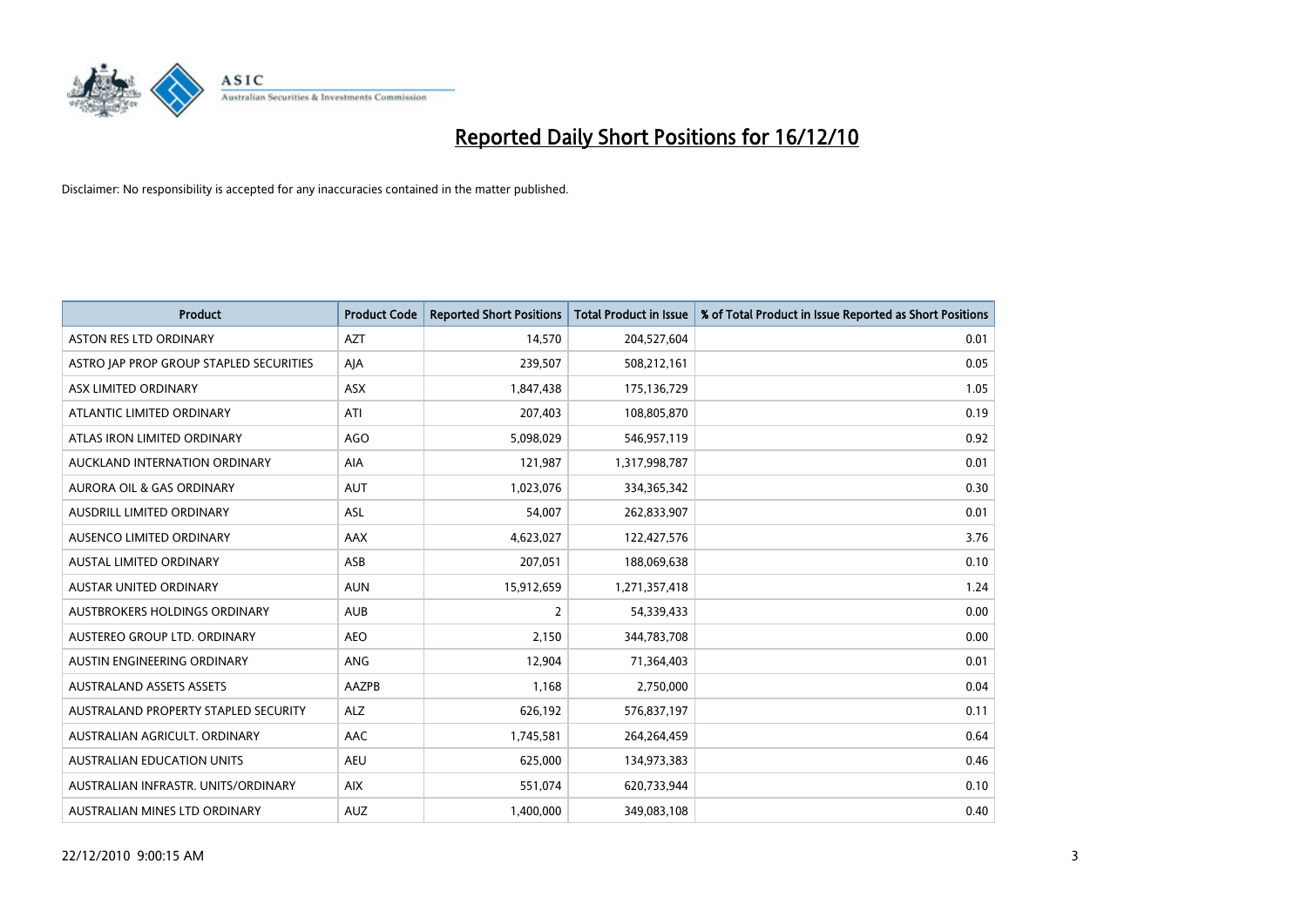

| <b>Product</b>                       | <b>Product Code</b> | <b>Reported Short Positions</b> | <b>Total Product in Issue</b> | % of Total Product in Issue Reported as Short Positions |
|--------------------------------------|---------------------|---------------------------------|-------------------------------|---------------------------------------------------------|
| AUSTRALIAN PHARM, ORDINARY           | API                 | 1,464,795                       | 488,115,883                   | 0.29                                                    |
| AUTOMOTIVE HOLDINGS ORDINARY         | <b>AHE</b>          | 286,884                         | 226,387,577                   | 0.12                                                    |
| AVEXA LIMITED ORDINARY               | <b>AVX</b>          | 243,657                         | 847,688,779                   | 0.03                                                    |
| AVOCA RESOURCES ORDINARY             | <b>AVO</b>          | 148,493                         | 302,599,660                   | 0.05                                                    |
| AWE LIMITED ORDINARY                 | <b>AWE</b>          | 5,049,582                       | 521,871,941                   | 0.96                                                    |
| AXA ASIA PACIFIC ORDINARY            | <b>AXA</b>          | 1,070,170                       | 2,067,095,545                 | 0.05                                                    |
| BANDANNA ENERGY ORDINARY             | <b>BND</b>          | 1,880                           | 370,262,159                   | 0.00                                                    |
| BANK OF QUEENSLAND. ORDINARY         | <b>BOO</b>          | 831,580                         | 222,072,957                   | 0.39                                                    |
| <b>BANNERMAN RESOURCES ORDINARY</b>  | <b>BMN</b>          | 36,907                          | 204,435,934                   | 0.02                                                    |
| <b>BASS STRAIT OIL CO ORDINARY</b>   | <b>BAS</b>          | 1,482                           | 291,030,250                   | 0.00                                                    |
| BATHURST RESOURCES ORDINARY          | <b>BTU</b>          | 2,970,453                       | 608,186,983                   | 0.49                                                    |
| <b>BAUXITE RESOURCE LTD ORDINARY</b> | <b>BAU</b>          | 35,697                          | 234,379,896                   | 0.02                                                    |
| <b>BC IRON LIMITED ORDINARY</b>      | <b>BCI</b>          | 21,500                          | 88,561,000                    | 0.02                                                    |
| BEACH ENERGY LIMITED ORDINARY        | <b>BPT</b>          | 5,020,297                       | 1,099,021,290                 | 0.45                                                    |
| BENDIGO AND ADELAIDE ORDINARY        | <b>BEN</b>          | 4,520,447                       | 357,588,814                   | 1.25                                                    |
| BERKELEY RESOURCES ORDINARY          | <b>BKY</b>          | 416,013                         | 141,841,168                   | 0.28                                                    |
| BHP BILLITON LIMITED ORDINARY        | <b>BHP</b>          | 25,689,081                      | 3,356,081,497                 | 0.74                                                    |
| <b>BILLABONG ORDINARY</b>            | <b>BBG</b>          | 7,751,815                       | 253,613,826                   | 3.03                                                    |
| <b>BIOTA HOLDINGS ORDINARY</b>       | <b>BTA</b>          | 1,715,605                       | 180,691,377                   | 0.95                                                    |
| <b>BISALLOY STEEL ORDINARY</b>       | <b>BIS</b>          | 84,480                          | 216,455,965                   | 0.04                                                    |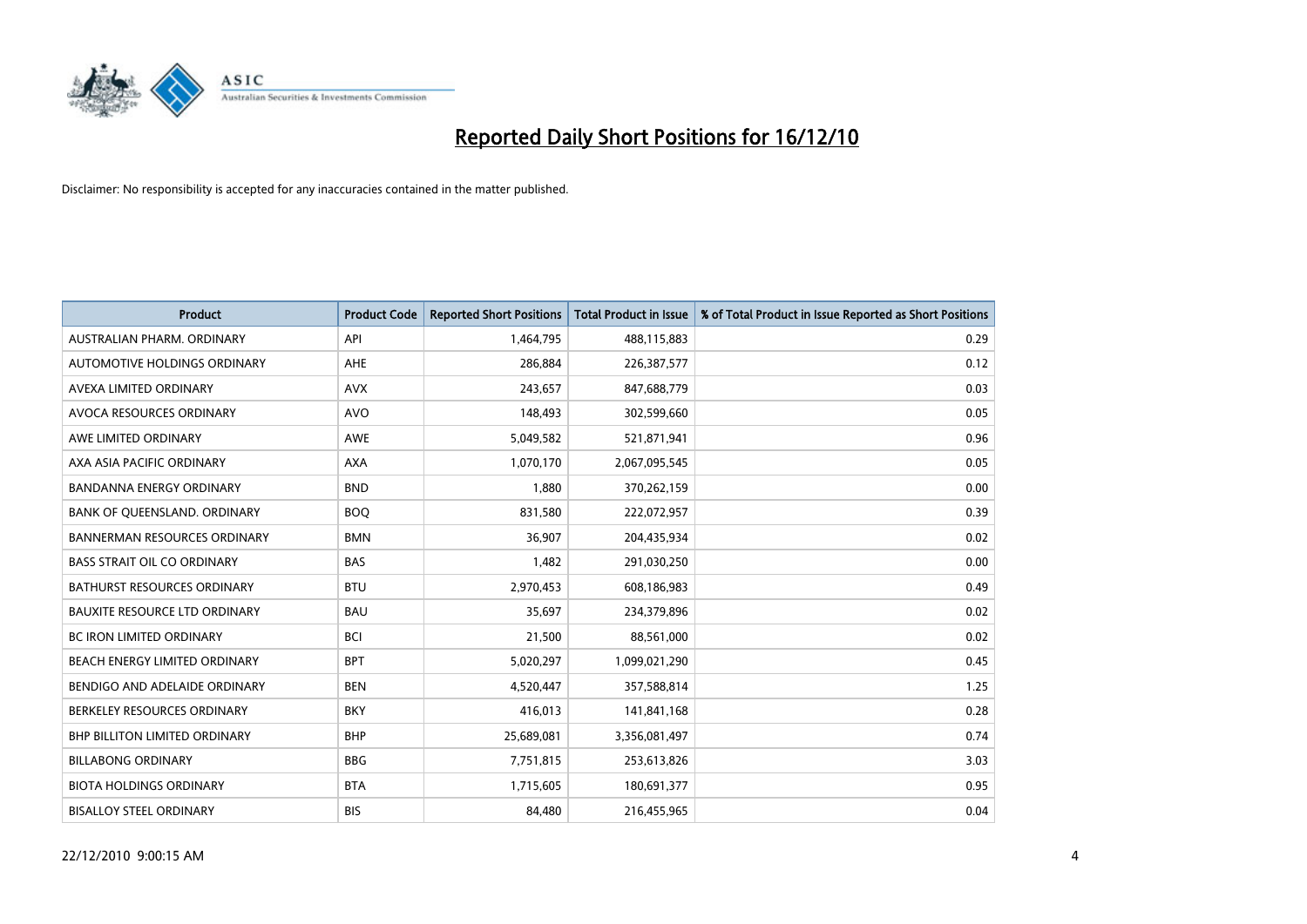

| <b>Product</b>                           | <b>Product Code</b> | <b>Reported Short Positions</b> | <b>Total Product in Issue</b> | % of Total Product in Issue Reported as Short Positions |
|------------------------------------------|---------------------|---------------------------------|-------------------------------|---------------------------------------------------------|
| BKI INVESTMENT LTD ORDINARY              | BKI                 | 508                             | 420,919,092                   | 0.00                                                    |
| <b>BLACKTHORN RESOURCES ORDINARY</b>     | <b>BTR</b>          | 35,848                          | 106,885,300                   | 0.03                                                    |
| <b>BLUESCOPE STEEL LTD ORDINARY</b>      | <b>BSL</b>          | 26,444,332                      | 1,842,207,385                 | 1.43                                                    |
| <b>BOART LONGYEAR ORDINARY</b>           | <b>BLY</b>          | 1,180,162                       | 461,163,412                   | 0.26                                                    |
| <b>BOOM LOGISTICS ORDINARY</b>           | <b>BOL</b>          | 337,999                         | 461,500,712                   | 0.07                                                    |
| <b>BORAL LIMITED, ORDINARY</b>           | <b>BLD</b>          | 24,279,430                      | 724,446,767                   | 3.36                                                    |
| BOTSWANA METALS LTD ORDINARY             | <b>BML</b>          | 7,000                           | 106,421,094                   | 0.01                                                    |
| <b>BOW ENERGY LIMITED ORDINARY</b>       | <b>BOW</b>          | 68,427                          | 322,927,187                   | 0.03                                                    |
| <b>BRADKEN LIMITED ORDINARY</b>          | <b>BKN</b>          | 436,128                         | 139,639,929                   | 0.33                                                    |
| <b>BRAMBLES LIMITED ORDINARY</b>         | <b>BXB</b>          | 7,599,899                       | 1,434,478,107                 | 0.53                                                    |
| BREVILLE GROUP LTD ORDINARY              | <b>BRG</b>          | 2,740                           | 129,615,322                   | 0.00                                                    |
| <b>BRICKWORKS LIMITED ORDINARY</b>       | <b>BKW</b>          | 19,599                          | 147,567,333                   | 0.01                                                    |
| <b>BROCKMAN RESOURCES ORDINARY</b>       | <b>BRM</b>          | 169,295                         | 142,963,151                   | 0.12                                                    |
| BT INVESTMENT MNGMNT ORDINARY            | <b>BTT</b>          | 30                              | 160,000,000                   | 0.00                                                    |
| <b>BUNNINGS WAREHOUSE ORDINARY UNITS</b> | <b>BWP</b>          | 546,845                         | 427,042,646                   | 0.12                                                    |
| <b>BURU ENERGY ORDINARY</b>              | <b>BRU</b>          | 155,589                         | 182,780,549                   | 0.09                                                    |
| <b>CABCHARGE AUSTRALIA ORDINARY</b>      | CAB                 | 969,404                         | 120,437,014                   | 0.82                                                    |
| CALTEX AUSTRALIA ORDINARY                | <b>CTX</b>          | 4,842,206                       | 270,000,000                   | 1.78                                                    |
| CAMPBELL BROTHERS ORDINARY               | CPB                 | 130,901                         | 66,959,593                    | 0.21                                                    |
| CAPE LAMBERT RES LTD ORDINARY            | <b>CFE</b>          | 1,148,014                       | 588,652,832                   | 0.19                                                    |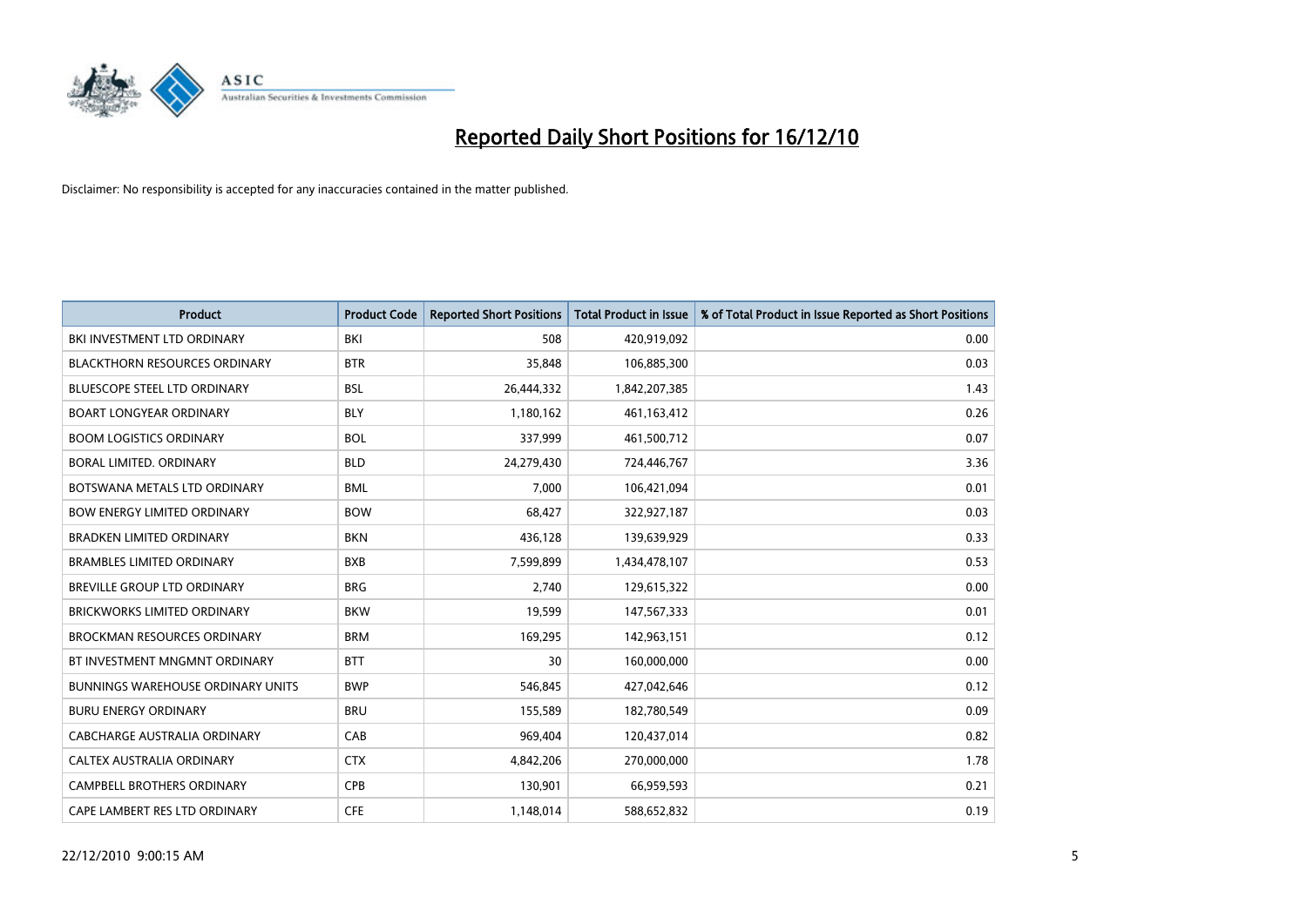

| <b>Product</b>                         | <b>Product Code</b> | <b>Reported Short Positions</b> | <b>Total Product in Issue</b> | % of Total Product in Issue Reported as Short Positions |
|----------------------------------------|---------------------|---------------------------------|-------------------------------|---------------------------------------------------------|
| <b>CARBON ENERGY ORDINARY</b>          | <b>CNX</b>          | 723,621                         | 609,747,650                   | 0.10                                                    |
| CARDNO LIMITED ORDINARY                | <b>CDD</b>          | 14,461                          | 105,797,439                   | 0.01                                                    |
| CARNARVON PETROLEUM ORDINARY           | <b>CVN</b>          | 220,132                         | 687,820,634                   | 0.04                                                    |
| <b>CARNEGIE WAVE ENERGY ORDINARY</b>   | <b>CWE</b>          | 83,000                          | 565,237,627                   | 0.01                                                    |
| <b>CARPATHIAN RESOURCES ORDINARY</b>   | <b>CPN</b>          | 75,000                          | 265,533,501                   | 0.03                                                    |
| CARPENTARIA EXP. LTD ORDINARY          | CAP                 | 9,777                           | 94,191,301                    | 0.01                                                    |
| CARSALES.COM LTD ORDINARY              | <b>CRZ</b>          | 2,719,576                       | 233,973,300                   | 1.15                                                    |
| CASH CONVERTERS ORD/DIV ACCESS         | CCV                 | 103,727                         | 379,761,025                   | 0.02                                                    |
| <b>CASPIAN OIL &amp; GAS ORDINARY</b>  | <b>CIG</b>          | 50,000                          | 1,331,500,513                 | 0.00                                                    |
| CATALPA RESOURCES ORDINARY             | <b>CAH</b>          | 89,514                          | 162,832,907                   | 0.06                                                    |
| CEC GROUP LIMITED ORDINARY             | <b>CEG</b>          | 1,750                           | 79,662,662                    | 0.00                                                    |
| <b>CELLNET GROUP ORDINARY</b>          | <b>CLT</b>          | 1,342                           | 69,875,723                    | 0.00                                                    |
| CENTRAL PETROLEUM ORDINARY             | <b>CTP</b>          | 11,455                          | 982,298,842                   | 0.00                                                    |
| CENTRO PROPERTIES UNITS/ORD STAPLED    | <b>CNP</b>          | 331,995                         | 972,414,514                   | 0.03                                                    |
| CENTRO RETAIL GROUP STAPLED SECURITIES | <b>CER</b>          | 782,757                         | 2,286,399,424                 | 0.03                                                    |
| <b>CERAMIC FUEL CELLS ORDINARY</b>     | <b>CFU</b>          | 397,373                         | 1,201,353,566                 | 0.03                                                    |
| CFS RETAIL PROPERTY UNITS              | <b>CFX</b>          | 33,308,081                      | 2,825,628,530                 | 1.19                                                    |
| <b>CHALICE GOLD MINES ORDINARY</b>     | <b>CHN</b>          | 94,500                          | 211,455,886                   | 0.04                                                    |
| CHALLENGER DIV.PRO. STAPLED UNITS      | <b>CDI</b>          | 56,003                          | 913,426,007                   | 0.00                                                    |
| CHALLENGER INFRAST. STAPLED UNITS      | <b>CIF</b>          | 9,565                           | 316,223,785                   | 0.00                                                    |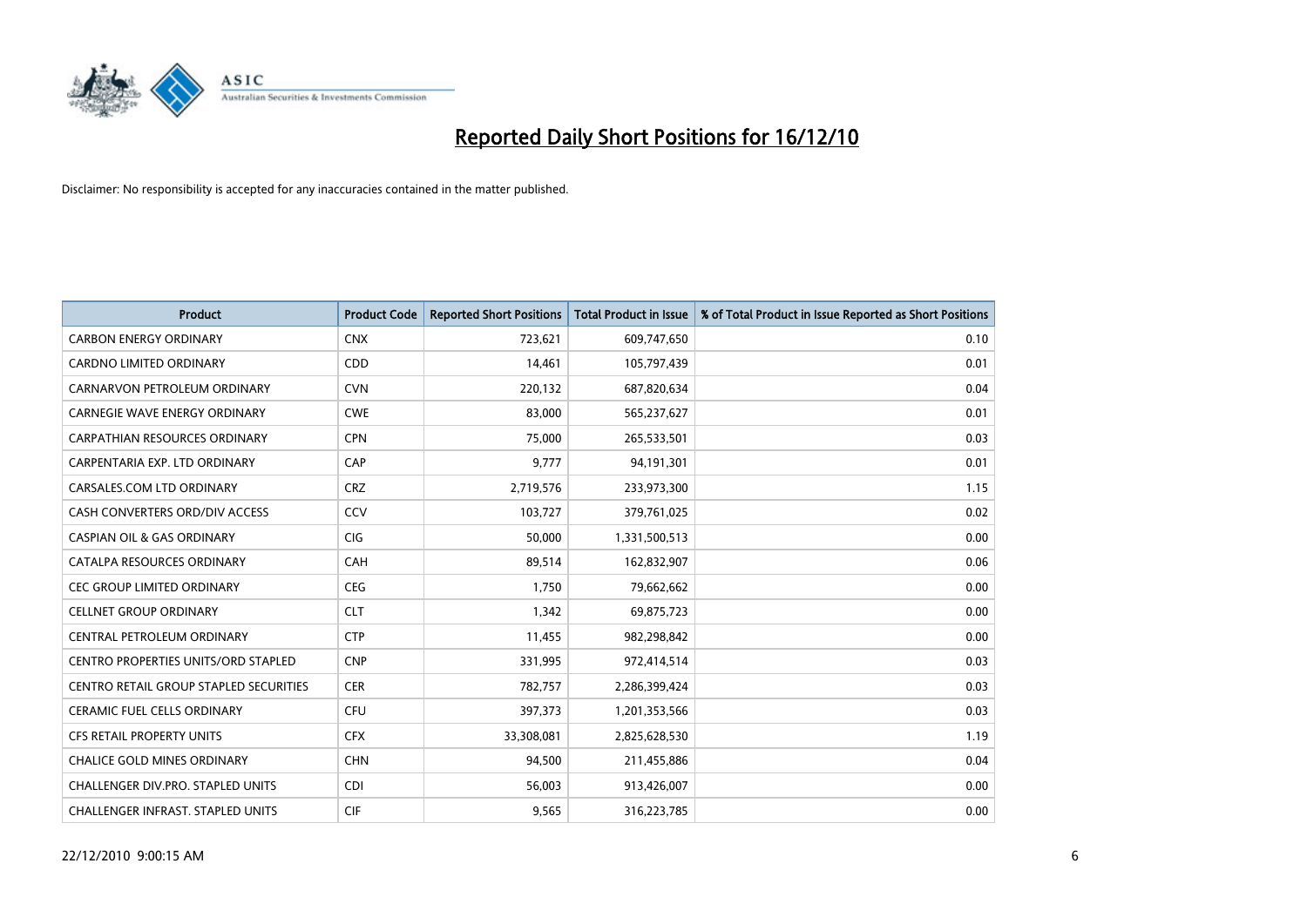

| <b>Product</b>                          | <b>Product Code</b> | <b>Reported Short Positions</b> | <b>Total Product in Issue</b> | % of Total Product in Issue Reported as Short Positions |
|-----------------------------------------|---------------------|---------------------------------|-------------------------------|---------------------------------------------------------|
| <b>CHALLENGER LIMITED ORDINARY</b>      | CGF                 | 5,047,667                       | 502,403,359                   | 0.99                                                    |
| CHANDLER MACLEOD LTD ORDINARY           | <b>CMG</b>          | 11,970                          | 422,031,685                   | 0.00                                                    |
| CHARTER HALL GROUP STAPLED US PROHIBIT. | <b>CHC</b>          | 726,700                         | 306,341,814                   | 0.24                                                    |
| <b>CHARTER HALL OFFICE UNIT</b>         | COO                 | 380,409                         | 493,319,730                   | 0.08                                                    |
| <b>CHARTER HALL RETAIL UNITS</b>        | <b>COR</b>          | 80,982                          | 305,810,723                   | 0.02                                                    |
| CHEMGENEX PHARMACEUT ORDINARY           | <b>CXS</b>          | 195,195                         | 283,348,870                   | 0.07                                                    |
| CITADEL RESOURCE GRP ORDINARY           | CGG                 | 2,148,074                       | 2,394,333,467                 | 0.08                                                    |
| CITIGOLD CORP LTD ORDINARY              | <b>CTO</b>          | 2,070,886                       | 1,040,278,301                 | 0.20                                                    |
| CLINUVEL PHARMACEUT, ORDINARY           | <b>CUV</b>          | 4,127                           | 30,344,956                    | 0.01                                                    |
| <b>CLOUGH LIMITED ORDINARY</b>          | <b>CLO</b>          | 391,421                         | 770,906,269                   | 0.04                                                    |
| <b>COAL &amp; ALLIED ORDINARY</b>       | <b>CNA</b>          | 6,608                           | 86,584,735                    | 0.01                                                    |
| COAL OF AFRICA LTD ORDINARY             | <b>CZA</b>          | 1,761,325                       | 530,514,663                   | 0.33                                                    |
| COALSPUR MINES LTD ORDINARY             | CPL                 | 1,900,895                       | 482,857,575                   | 0.40                                                    |
| COCA-COLA AMATIL ORDINARY               | <b>CCL</b>          | 3,785,331                       | 756,003,067                   | 0.49                                                    |
| <b>COCHLEAR LIMITED ORDINARY</b>        | COH                 | 914,384                         | 56,666,632                    | 1.61                                                    |
| <b>COCKATOO COAL ORDINARY</b>           | <b>COK</b>          | 1,601,950                       | 970,036,951                   | 0.16                                                    |
| COFFEY INTERNATIONAL ORDINARY           | <b>COF</b>          | 20,466                          | 132,577,523                   | 0.01                                                    |
| COMMONWEALTH BANK, ORDINARY             | <b>CBA</b>          | 13,675,518                      | 1,548,882,074                 | 0.86                                                    |
| <b>COMMONWEALTH PROP ORDINARY UNITS</b> | <b>CPA</b>          | 44,459,478                      | 2,341,356,439                 | 1.90                                                    |
| <b>COMPASS RESOURCES ORDINARY</b>       | <b>CMR</b>          | 101,480                         | 147,402,920                   | 0.07                                                    |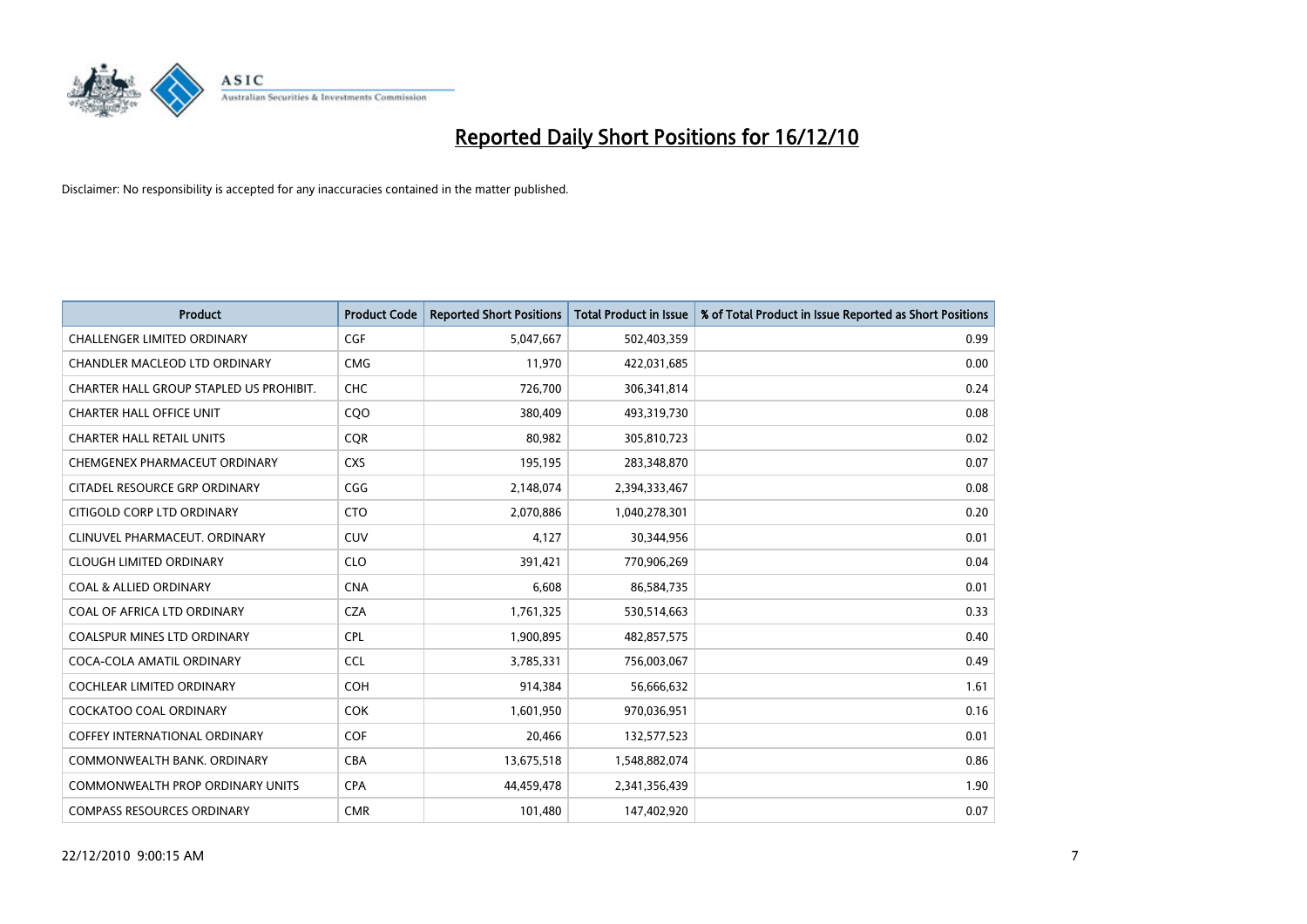

| <b>Product</b>                    | <b>Product Code</b> | <b>Reported Short Positions</b> | Total Product in Issue | % of Total Product in Issue Reported as Short Positions |
|-----------------------------------|---------------------|---------------------------------|------------------------|---------------------------------------------------------|
| <b>COMPUTERSHARE LTD ORDINARY</b> | <b>CPU</b>          | 4,677,743                       | 555,664,059            | 0.84                                                    |
| CONNECTEAST GROUP STAPLED         | CEU                 | 40,597,306                      | 3,940,145,951          | 1.03                                                    |
| CONQUEST MINING ORDINARY          | CQT                 |                                 | 583,241,478            | 0.00                                                    |
| CONSOLIDATED MEDIA. ORDINARY      | <b>CMJ</b>          | 2,747,472                       | 561,834,996            | 0.50                                                    |
| <b>CONTANGO MICROCAP ORDINARY</b> | <b>CTN</b>          | 7,500                           | 145,708,783            | 0.01                                                    |
| <b>COOPER ENERGY LTD ORDINARY</b> | <b>COE</b>          | 104,399                         | 292,576,001            | 0.04                                                    |
| COPPER STRIKE LTD ORDINARY        | <b>CSE</b>          | 714                             | 129,455,571            | 0.00                                                    |
| <b>CORAZON LTD ORDINARY</b>       | <b>CZN</b>          | 16,578                          | 68,285,415             | 0.02                                                    |
| <b>CORDLIFE LIMITED ORDINARY</b>  | CBB                 |                                 | 145,360,920            | 0.00                                                    |
| <b>COUNT FINANCIAL ORDINARY</b>   | COU                 | 6,999                           | 262,212,976            | 0.00                                                    |
| CRANE GROUP LIMITED ORDINARY      | <b>CRG</b>          | 1,654,720                       | 79,110,667             | 2.08                                                    |
| CROMWELL GROUP STAPLED SECURITIES | <b>CMW</b>          | 192,828                         | 910,985,951            | 0.02                                                    |
| <b>CROWN LIMITED ORDINARY</b>     | <b>CWN</b>          | 2,756,893                       | 754,131,800            | 0.35                                                    |
| <b>CSG LIMITED ORDINARY</b>       | CSV                 | 621,645                         | 244,878,695            | 0.24                                                    |
| <b>CSL LIMITED ORDINARY</b>       | <b>CSL</b>          | 11,144,480                      | 547,982,913            | 2.02                                                    |
| <b>CSR LIMITED ORDINARY</b>       | <b>CSR</b>          | 3,858,348                       | 1,517,909,514          | 0.25                                                    |
| <b>CUDECO LIMITED ORDINARY</b>    | CDU                 | 716,546                         | 145,412,643            | 0.50                                                    |
| <b>CUSTOMERS LIMITED ORDINARY</b> | CUS                 | 131,103                         | 134,869,357            | 0.09                                                    |
| DART ENERGY LTD ORDINARY          | <b>DTE</b>          | 1,452,538                       | 538,188,184            | 0.27                                                    |
| DAVID JONES LIMITED ORDINARY      | <b>DJS</b>          | 11,316,046                      | 514,034,694            | 2.22                                                    |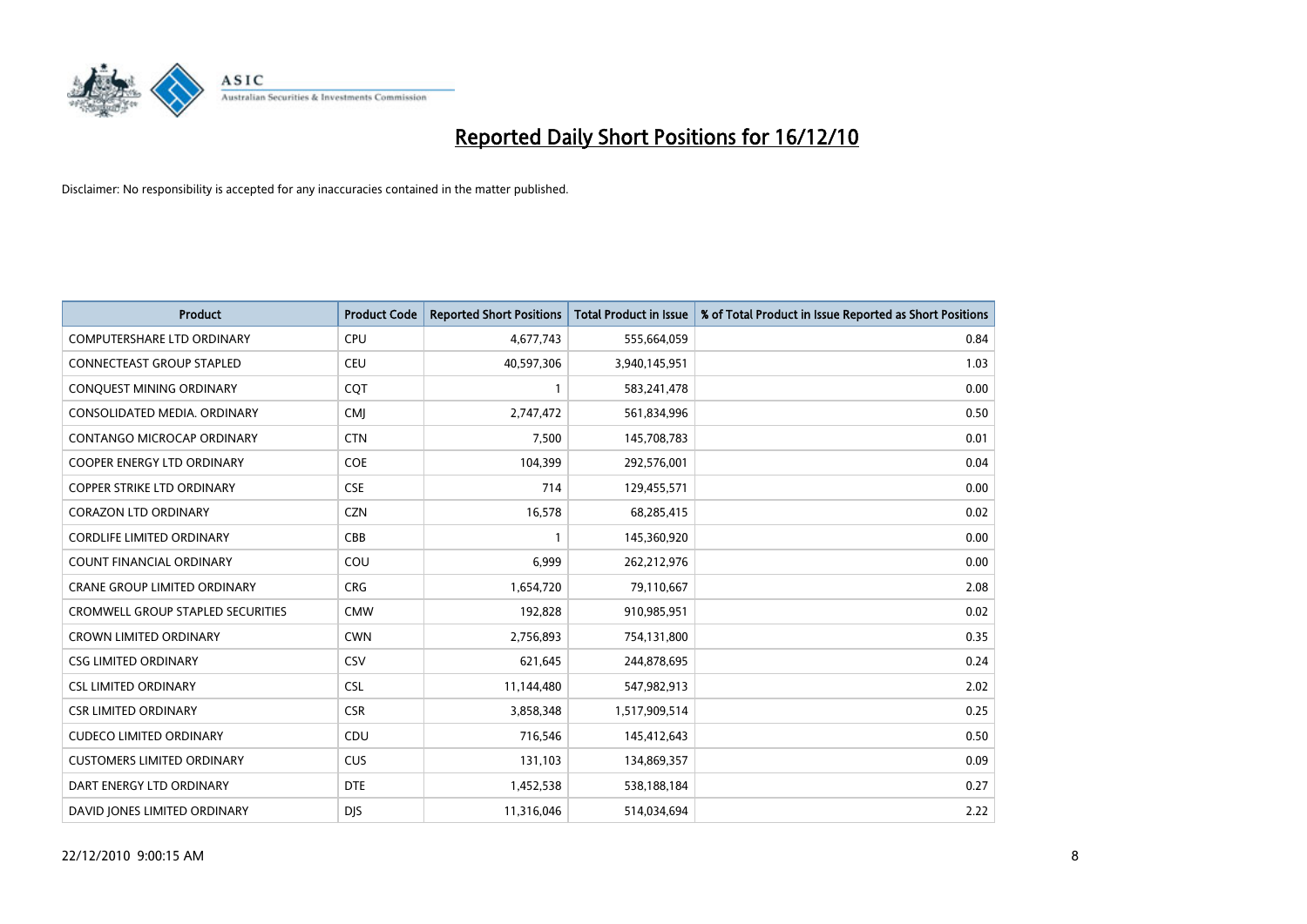

| <b>Product</b>                     | <b>Product Code</b> | <b>Reported Short Positions</b> | <b>Total Product in Issue</b> | % of Total Product in Issue Reported as Short Positions |
|------------------------------------|---------------------|---------------------------------|-------------------------------|---------------------------------------------------------|
| DECMIL GROUP LIMITED ORDINARY      | <b>DCG</b>          | 17,397                          | 124,204,568                   | 0.01                                                    |
| DEEP YELLOW LIMITED ORDINARY       | <b>DYL</b>          | 21,020                          | 1,125,814,458                 | 0.00                                                    |
| DEVINE LIMITED ORDINARY            | <b>DVN</b>          | 1,000                           | 634,918,223                   | 0.00                                                    |
| DEXUS PROPERTY GROUP STAPLED UNITS | <b>DXS</b>          | 6,194,204                       | 4,839,024,176                 | 0.13                                                    |
| DISCOVERY METALS LTD ORDINARY      | <b>DML</b>          | 257,259                         | 435,878,231                   | 0.05                                                    |
| <b>DOMINION MINING ORDINARY</b>    | <b>DOM</b>          | 94,732                          | 103,520,259                   | 0.08                                                    |
| DOMINO PIZZA ENTERPR ORDINARY      | <b>DMP</b>          | 3                               | 68,407,674                    | 0.00                                                    |
| DOWNER EDI LIMITED ORDINARY        | <b>DOW</b>          | 1,594,003                       | 343,178,483                   | 0.46                                                    |
| DRILLSEARCH ENERGY ORDINARY        | <b>DLS</b>          | 500.000                         | 2,058,079,563                 | 0.02                                                    |
| DUET GROUP STAPLED US PROHIBIT.    | <b>DUE</b>          | 2,414,667                       | 887,304,690                   | 0.26                                                    |
| DULUXGROUP LIMITED ORDINARY        | <b>DLX</b>          | 905,817                         | 367,456,259                   | 0.25                                                    |
| DWS ADVANCED ORDINARY              | <b>DWS</b>          | 115,366                         | 132,362,763                   | 0.09                                                    |
| DYESOL LIMITED ORDINARY            | <b>DYE</b>          | 340,000                         | 143,379,333                   | 0.24                                                    |
| <b>EASTERN STAR GAS ORDINARY</b>   | ESG                 | 2,500,754                       | 991,567,041                   | 0.23                                                    |
| EDT RETAIL TRUST UNITS             | <b>EDT</b>          | 99,457                          | 4,700,290,868                 | 0.00                                                    |
| ELDERS LIMITED ORDINARY            | <b>ELD</b>          | 15,201,036                      | 448,598,480                   | 3.37                                                    |
| ELDORADO GOLD CORP CDI 1:1         | EAU                 | 23,590                          | 20,699,344                    | 0.11                                                    |
| ELIXIR PETROLEUM LTD ORDINARY      | <b>EXR</b>          | 324,400                         | 188,988,472                   | 0.17                                                    |
| <b>EMECO HOLDINGS ORDINARY</b>     | <b>EHL</b>          | 152,347                         | 631,237,586                   | 0.03                                                    |
| ENERGY RESOURCES ORDINARY 'A'      | ERA                 | 1,699,856                       | 190,737,934                   | 0.89                                                    |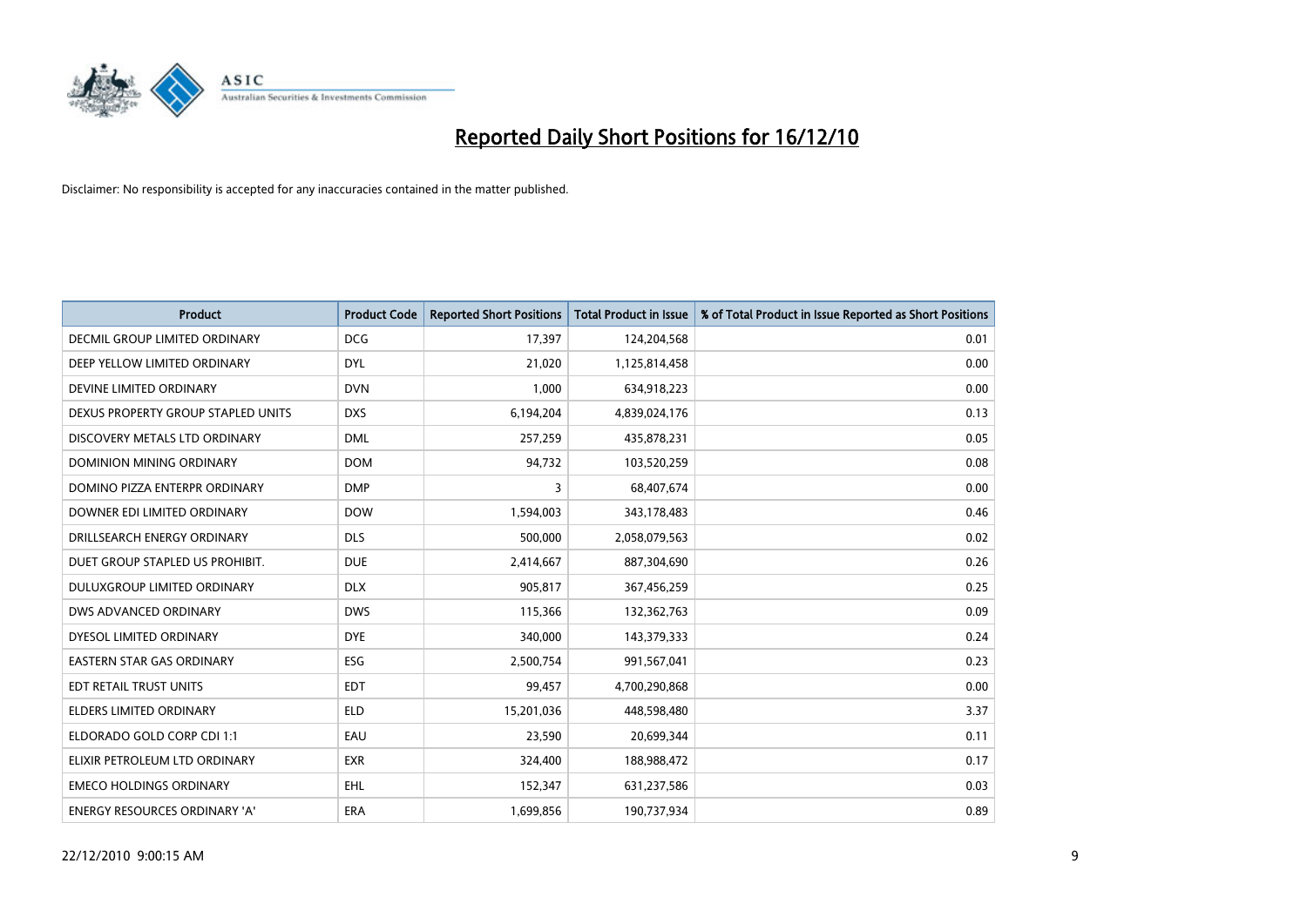

| <b>Product</b>                            | <b>Product Code</b> | <b>Reported Short Positions</b> | <b>Total Product in Issue</b> | % of Total Product in Issue Reported as Short Positions |
|-------------------------------------------|---------------------|---------------------------------|-------------------------------|---------------------------------------------------------|
| <b>ENERGY WORLD CORPOR, ORDINARY</b>      | <b>EWC</b>          | 7,780,263                       | 1,561,166,672                 | 0.50                                                    |
| ENTEK ENERGY LTD ORDINARY                 | ETE                 | 489,903                         | 287,692,535                   | 0.17                                                    |
| <b>ENTELLECT SOLUTIONS ORDINARY</b>       | <b>ESN</b>          | 464,050                         | 1,740,334,200                 | 0.03                                                    |
| <b>ENVESTRA LIMITED ORDINARY</b>          | <b>ENV</b>          | 1,721,796                       | 1,430,398,609                 | 0.13                                                    |
| EQUINOX MINERALS LTD CHESS DEPOSITARY INT | EON                 | 7,518,246                       | 709,143,211                   | 1.07                                                    |
| <b>EVEREST FINANCIAL ORDINARY</b>         | <b>EFG</b>          | 4.300                           | 251,442,316                   | 0.00                                                    |
| EXTRACT RESOURCES ORDINARY                | <b>EXT</b>          | 385,347                         | 243,302,298                   | 0.17                                                    |
| FAIRFAX MEDIA LTD ORDINARY                | <b>FXJ</b>          | 297,477,870                     | 2,351,955,725                 | 12.65                                                   |
| FANTASTIC HOLDINGS ORDINARY               | <b>FAN</b>          | 3,000                           | 102,693,495                   | 0.00                                                    |
| FERRAUS LIMITED ORDINARY                  | <b>FRS</b>          | 370                             | 205,700,890                   | 0.00                                                    |
| FERRUM CRESCENT LTD ORDINARY              | <b>FCR</b>          | 60,000                          | 191,896,704                   | 0.03                                                    |
| FISHER & PAYKEL APP. ORDINARY             | <b>FPA</b>          | 10,745,752                      | 724,235,162                   | 1.49                                                    |
| FISHER & PAYKEL H. ORDINARY               | FPH                 | 2,340,323                       | 517,811,812                   | 0.46                                                    |
| FKP PROPERTY GROUP STAPLED SECURITIES     | <b>FKP</b>          | 6,671,846                       | 1,174,033,185                 | 0.56                                                    |
| <b>FLEETWOOD CORP ORDINARY</b>            | <b>FWD</b>          | 71,539                          | 57,281,484                    | 0.13                                                    |
| FLETCHER BUILDING ORDINARY                | <b>FBU</b>          | 1,070,060                       | 611,250,393                   | 0.17                                                    |
| FLEXIGROUP LIMITED ORDINARY               | <b>FXL</b>          | 81,647                          | 275,472,492                   | 0.03                                                    |
| FLIGHT CENTRE ORDINARY                    | <b>FLT</b>          | 2,664,447                       | 99,789,746                    | 2.67                                                    |
| FLINDERS MINES LTD ORDINARY               | <b>FMS</b>          | 21,438,809                      | 1,820,149,571                 | 1.19                                                    |
| FOCUS MINERALS LTD ORDINARY               | <b>FML</b>          | 17,701                          | 2,865,543,210                 | 0.00                                                    |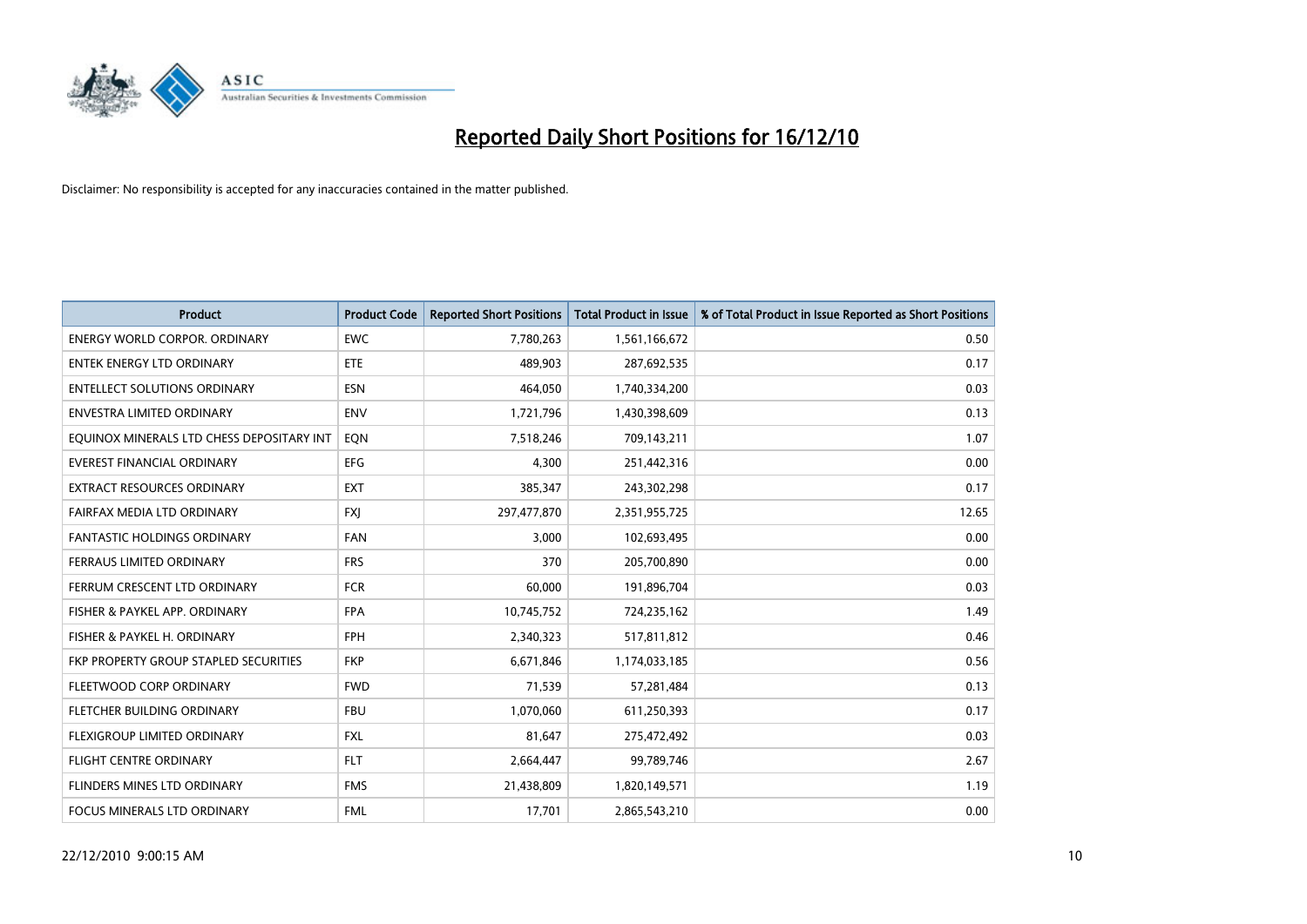

| <b>Product</b>                            | <b>Product Code</b> | <b>Reported Short Positions</b> | <b>Total Product in Issue</b> | % of Total Product in Issue Reported as Short Positions |
|-------------------------------------------|---------------------|---------------------------------|-------------------------------|---------------------------------------------------------|
| <b>FORGE GROUP LIMITED ORDINARY</b>       | <b>FGE</b>          | 6,024                           | 82,844,014                    | 0.01                                                    |
| FORTE ENERGY NL ORDINARY                  | <b>FTE</b>          | 2,658,986                       | 582,658,031                   | 0.46                                                    |
| FORTESCUE METALS GRP ORDINARY             | <b>FMG</b>          | 7,784,106                       | 3,112,442,409                 | 0.24                                                    |
| <b>FOSTER'S GROUP ORDINARY</b>            | FGL                 | 3,261,189                       | 1,935,386,127                 | 0.19                                                    |
| FTD CORPORATION ORDINARY                  | <b>FTD</b>          | 8,088                           | 100,421,069                   | 0.01                                                    |
| <b>FUNTASTIC LIMITED ORDINARY</b>         | <b>FUN</b>          | 322,528                         | 340,997,682                   | 0.09                                                    |
| <b>G.U.D. HOLDINGS ORDINARY</b>           | GUD                 | 279,613                         | 68,426,721                    | 0.41                                                    |
| <b>GALAXY RESOURCES ORDINARY</b>          | <b>GXY</b>          | 622,141                         | 191,903,358                   | 0.31                                                    |
| <b>GEODYNAMICS LIMITED ORDINARY</b>       | GDY                 | 232,656                         | 293,047,456                   | 0.08                                                    |
| <b>GINDALBIE METALS LTD ORDINARY</b>      | <b>GBG</b>          | 8,429,153                       | 935,215,590                   | 0.89                                                    |
| <b>GIRALIA RESOURCES NL ORDINARY</b>      | <b>GIR</b>          | 311,782                         | 181,160,170                   | 0.17                                                    |
| <b>GLOBAL MINING ORDINARY</b>             | <b>GMI</b>          | 8,951                           | 191,820,968                   | 0.00                                                    |
| <b>GLOUCESTER COAL ORDINARY</b>           | GCL                 | 253,954                         | 140,447,062                   | 0.18                                                    |
| <b>GME RESOURCES LTD ORDINARY</b>         | <b>GME</b>          | 800                             | 302,352,750                   | 0.00                                                    |
| <b>GOLD ONE INT LTD ORDINARY</b>          | GDO                 | 189,561                         | 806,875,987                   | 0.02                                                    |
| <b>GOLDEN GATE PETROL ORDINARY</b>        | GGP                 | 11,538                          | 1,067,159,955                 | 0.00                                                    |
| <b>GOLDEN WEST RESOURCE ORDINARY</b>      | GWR                 | 1,617                           | 164,606,127                   | 0.00                                                    |
| <b>GOODMAN FIELDER. ORDINARY</b>          | <b>GFF</b>          | 14,409,159                      | 1,380,386,438                 | 1.05                                                    |
| <b>GOODMAN GROUP STAPLED US PROHIBIT.</b> | <b>GMG</b>          | 3,317,834                       | 6,369,751,394                 | 0.05                                                    |
| <b>GPT GROUP STAPLED SEC.</b>             | GPT                 | 6,857,973                       | 1,855,529,431                 | 0.36                                                    |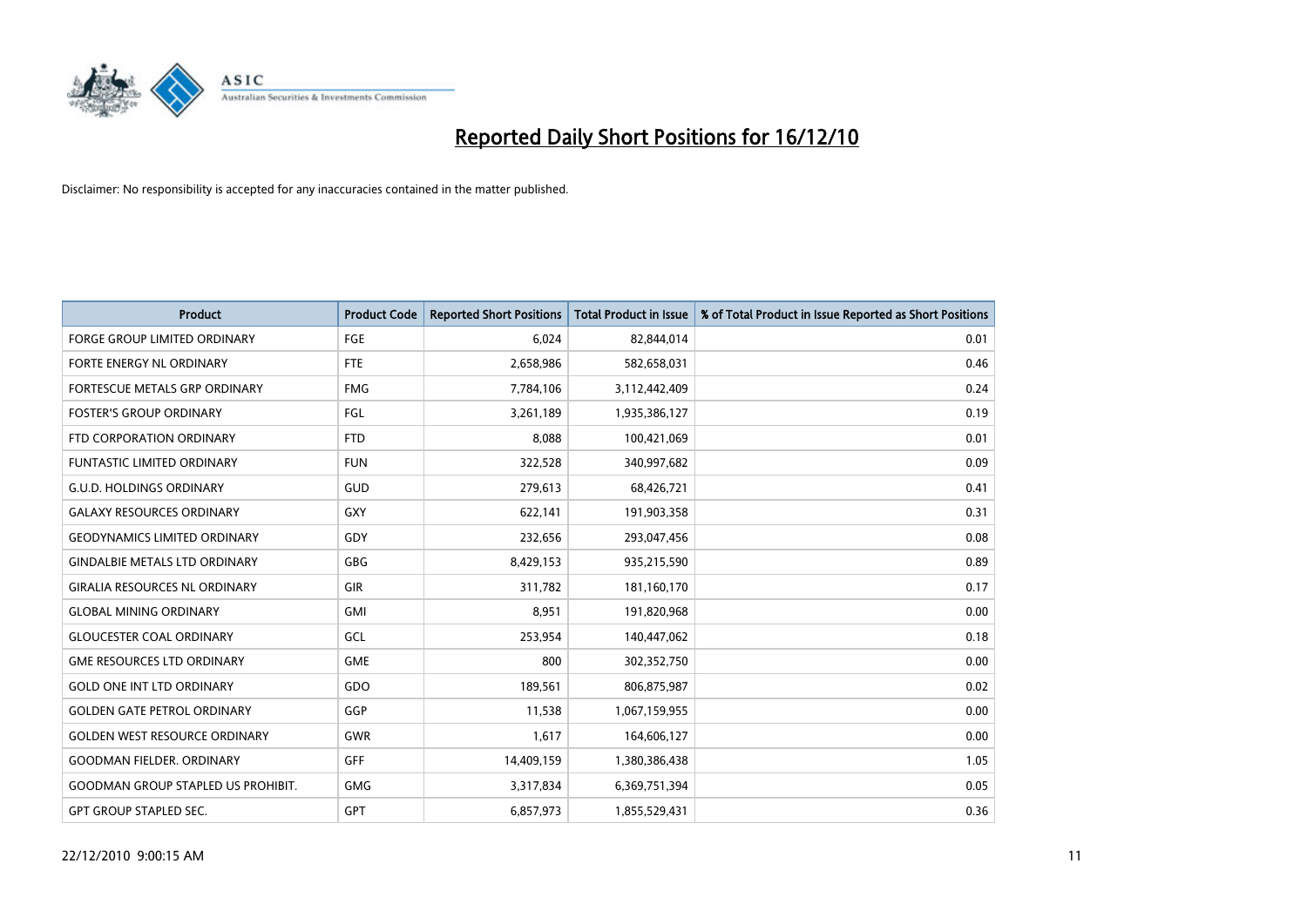

| <b>Product</b>                                   | <b>Product Code</b> | <b>Reported Short Positions</b> | <b>Total Product in Issue</b> | % of Total Product in Issue Reported as Short Positions |
|--------------------------------------------------|---------------------|---------------------------------|-------------------------------|---------------------------------------------------------|
| <b>GRAINCORP LIMITED A CLASS ORDINARY</b>        | <b>GNC</b>          | 449,586                         | 198,318,900                   | 0.24                                                    |
| <b>GRANGE RESOURCES. ORDINARY</b>                | GRR                 | 1,544,667                       | 1,152,077,403                 | 0.13                                                    |
| <b>GREENLAND MIN EN LTD ORDINARY</b>             | GGG                 | 2,355,993                       | 278,402,017                   | 0.85                                                    |
| <b>GRYPHON MINERALS LTD ORDINARY</b>             | GRY                 | 98,566                          | 292,472,058                   | 0.03                                                    |
| <b>GUINNESS PEAT GROUP. CHESS DEPOSITARY INT</b> | GPG                 | 55                              | 291,115,957                   | 0.00                                                    |
| <b>GUNNS LIMITED ORDINARY</b>                    | <b>GNS</b>          | 13,748,479                      | 806,734,892                   | 1.68                                                    |
| <b>GWA GROUP LTD ORDINARY</b>                    | <b>GWA</b>          | 2,788,028                       | 301,102,514                   | 0.94                                                    |
| <b>HARVEY NORMAN ORDINARY</b>                    | <b>HVN</b>          | 31,305,023                      | 1,062,316,784                 | 2.93                                                    |
| HASTIE GROUP LIMITED ORDINARY                    | <b>HST</b>          | 602,449                         | 239,781,419                   | 0.26                                                    |
| HASTINGS DIVERSIFIED STAPLED SECURITY            | <b>HDF</b>          | 450,396                         | 518,300,758                   | 0.08                                                    |
| <b>HEARTWARE INT INC CDI 35:1</b>                | <b>HIN</b>          | 272,008                         | 66,059,280                    | 0.41                                                    |
| <b>HENDERSON GROUP CDI 1:1</b>                   | <b>HGG</b>          | 5,523,269                       | 560,490,613                   | 0.97                                                    |
| HEA HOLDINGS LIMITED ORDINARY                    | <b>HFA</b>          | 1,873,533                       | 469,330,170                   | 0.39                                                    |
| <b>HIGHLANDS PACIFIC ORDINARY</b>                | <b>HIG</b>          | 2,382,804                       | 685,582,148                   | 0.35                                                    |
| HILLS HOLDINGS LTD ORDINARY                      | <b>HIL</b>          | 220,941                         | 248,676,841                   | 0.08                                                    |
| HORIZON OIL LIMITED ORDINARY                     | <b>HZN</b>          | 3,119,287                       | 1,130,311,515                 | 0.27                                                    |
| <b>ICON ENERGY LIMITED ORDINARY</b>              | <b>ICN</b>          | 67,000                          | 439,801,394                   | 0.02                                                    |
| <b>IINET LIMITED ORDINARY</b>                    | <b>IIN</b>          | 1,090,307                       | 151,971,119                   | 0.71                                                    |
| <b>ILUKA RESOURCES ORDINARY</b>                  | <b>ILU</b>          | 4,200,424                       | 418,700,517                   | 0.98                                                    |
| IMF (AUSTRALIA) LTD ORDINARY                     | <b>IMF</b>          | 330,137                         | 122,496,819                   | 0.27                                                    |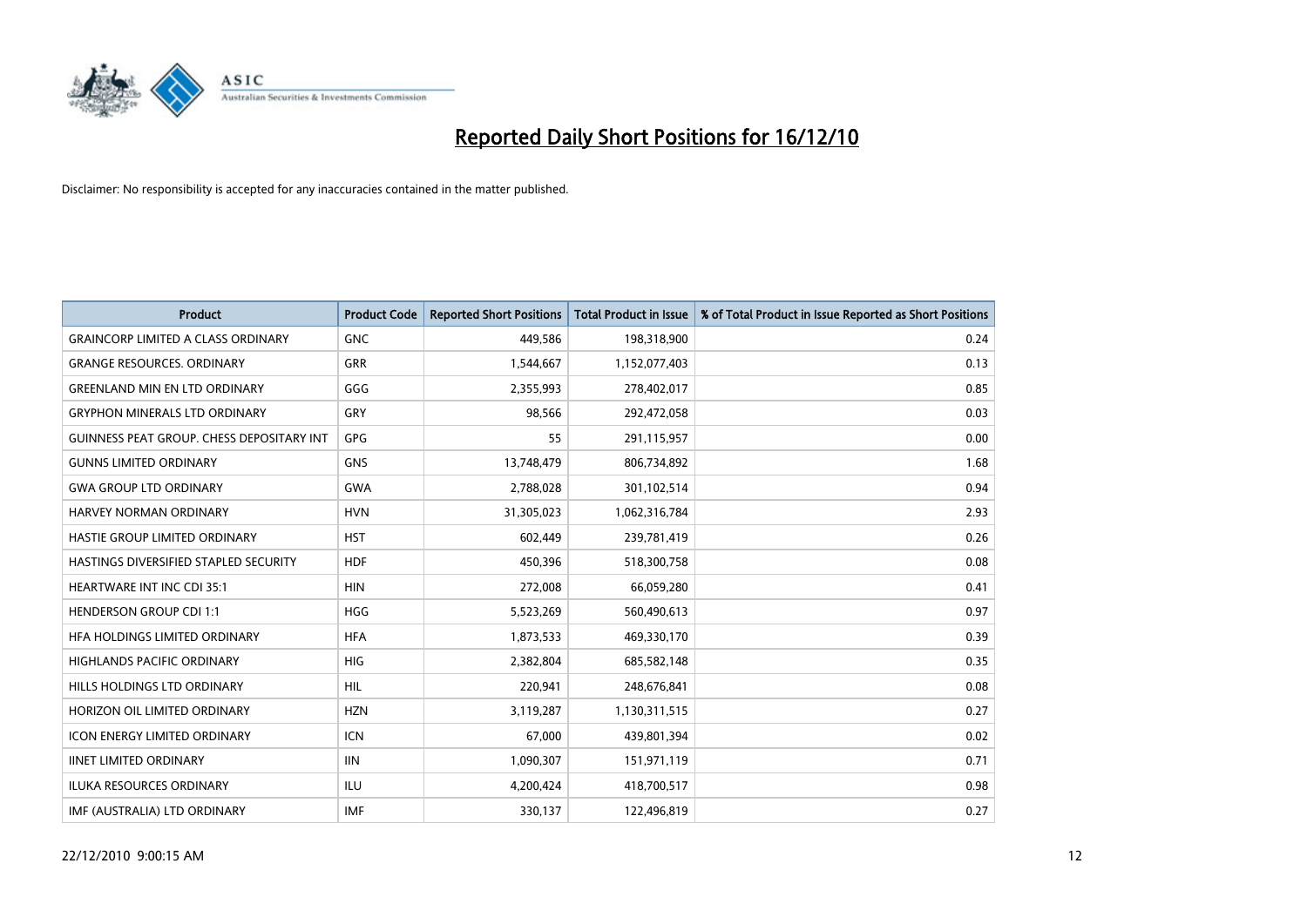

| <b>Product</b>                           | <b>Product Code</b> | <b>Reported Short Positions</b> | Total Product in Issue | % of Total Product in Issue Reported as Short Positions |
|------------------------------------------|---------------------|---------------------------------|------------------------|---------------------------------------------------------|
| <b>IMX RESOURCES LTD ORDINARY</b>        | <b>IXR</b>          | 20,000                          | 262,552,803            | 0.01                                                    |
| <b>INCITEC PIVOT ORDINARY</b>            | <b>IPL</b>          | 2,004,098                       | 1,628,730,107          | 0.11                                                    |
| <b>INDAGO RESOURCES LTD ORDINARY</b>     | <b>IDG</b>          | 8,670                           | 7,604,067              | 0.11                                                    |
| INDEPENDENCE GROUP ORDINARY              | <b>IGO</b>          | 751,798                         | 138,777,305            | 0.54                                                    |
| <b>INDOPHIL RESOURCES ORDINARY</b>       | <b>IRN</b>          | 379,858                         | 471,445,763            | 0.08                                                    |
| <b>INDUSTREA LIMITED ORDINARY</b>        | IDL                 | 1,093,059                       | 363,878,295            | 0.30                                                    |
| <b>INFIGEN ENERGY STAPLED SECURITIES</b> | <b>IFN</b>          | 5,286,559                       | 761,222,569            | 0.69                                                    |
| ING INDUSTRIAL FUND UNITS                | <b>IIF</b>          | 1,950,712                       | 2,592,249,647          | 0.08                                                    |
| ING OFFICE FUND STAPLED SECURITIES       | <b>IOF</b>          | 2,216,796                       | 2,729,071,212          | 0.07                                                    |
| ING RE COM GROUP STAPLED SECURITIES      | <b>ILF</b>          | 9,075                           | 441,029,194            | 0.00                                                    |
| INSURANCE AUSTRALIA ORDINARY             | <b>IAG</b>          | 909,024                         | 2,079,034,021          | 0.05                                                    |
| INTEGRA MINING LTD, ORDINARY             | <b>IGR</b>          | 4,155,931                       | 756,442,394            | 0.54                                                    |
| <b>INTOLL GROUP STAPLED SECURITIES</b>   | <b>ITO</b>          | 3,592,747                       | 2,261,732,048          | 0.15                                                    |
| <b>INTREPID MINES ORDINARY</b>           | <b>IAU</b>          | 1,991,842                       | 497,307,670            | 0.39                                                    |
| <b>INVOCARE LIMITED ORDINARY</b>         | <b>IVC</b>          | 1,061,584                       | 102,421,288            | 1.03                                                    |
| ION LIMITED ORDINARY                     | <b>ION</b>          | 164,453                         | 256,365,105            | 0.06                                                    |
| <b>IOOF HOLDINGS LTD ORDINARY</b>        | <b>IFL</b>          | 1,630,156                       | 229,794,395            | 0.70                                                    |
| IRESS MARKET TECH. ORDINARY              | <b>IRE</b>          | 2,156,861                       | 126,018,142            | 1.71                                                    |
| <b>IRON ORE HOLDINGS ORDINARY</b>        | <b>IOH</b>          | 14,525                          | 137,525,126            | 0.01                                                    |
| ISHARES GLOBAL 100 CDI 1:1               | 100                 | 13,164                          | 10,600,000             | 0.12                                                    |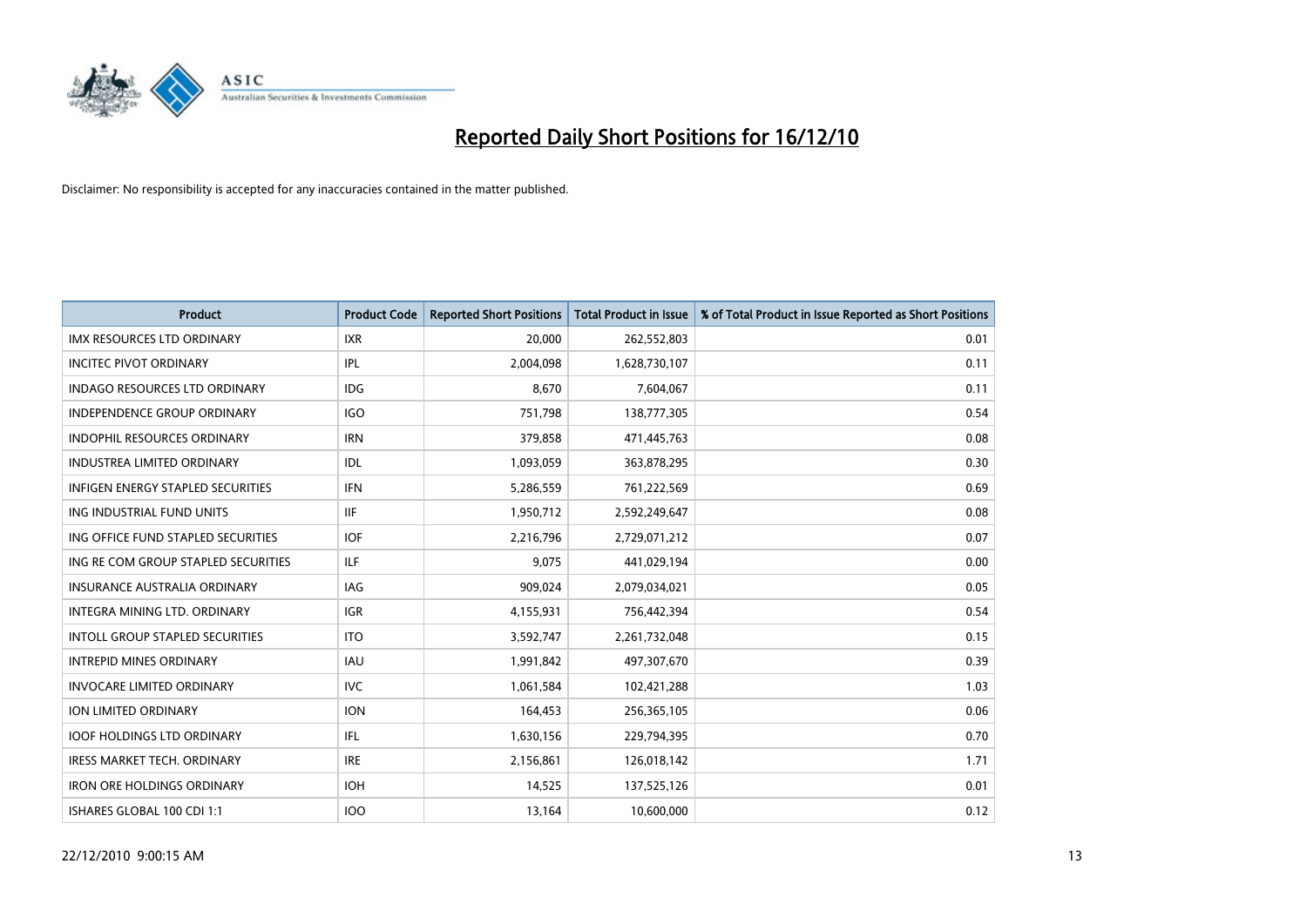

| <b>Product</b>                                  | <b>Product Code</b> | <b>Reported Short Positions</b> | Total Product in Issue | % of Total Product in Issue Reported as Short Positions |
|-------------------------------------------------|---------------------|---------------------------------|------------------------|---------------------------------------------------------|
| <b>ISHARES MSCI EAFE CDI 1:1</b>                | <b>IVE</b>          | 75,419                          | 590,400,000            | 0.01                                                    |
| ISHARES MSCI EM MKTS CDI 1:1                    | <b>IEM</b>          | 18,306                          | 425,700,000            | 0.00                                                    |
| ISHARES S&P 500 CDI 1:1                         | <b>IVV</b>          | 27,850                          | 116,350,000            | 0.02                                                    |
| ISHARES S&P SCAP 600 CDI 1:1                    | <b>IJR</b>          | 83                              | 71,300,000             | 0.00                                                    |
| <b>ISOFT GROUP LIMITED ORDINARY</b>             | <b>ISF</b>          | 6,973,561                       | 1,070,595,874          | 0.65                                                    |
| <b>IVANHOE AUSTRALIA ORDINARY</b>               | <b>IVA</b>          | 310,049                         | 418,410,103            | 0.08                                                    |
| <b>JABIRU METALS LTD ORDINARY</b>               | <b>JML</b>          | 62,282                          | 552,619,180            | 0.01                                                    |
| <b>JAMES HARDIE INDUST CHESS DEPOSITARY INT</b> | <b>IHX</b>          | 15,658,696                      | 435,832,363            | 3.58                                                    |
| <b>JAMESON RESOURCES ORDINARY</b>               | <b>JAL</b>          | 1,600,000                       | 63,885,910             | 2.50                                                    |
| <b>IB HI-FI LIMITED ORDINARY</b>                | <b>IBH</b>          | 8,835,892                       | 109,223,945            | 8.12                                                    |
| KAGARA LTD ORDINARY                             | KZL                 | 2,360,051                       | 707,789,717            | 0.31                                                    |
| KAROON GAS AUSTRALIA ORDINARY                   | <b>KAR</b>          | 114,200                         | 217,295,769            | 0.04                                                    |
| KATHMANDU HOLD LTD ORDINARY                     | <b>KMD</b>          | 325,252                         | 200,000,000            | 0.16                                                    |
| <b>KEYBRIDGE CAPITAL ORDINARY</b>               | <b>KBC</b>          | 5.999                           | 172,070,564            | 0.00                                                    |
| KIMBERLEY METALS LTD ORDINARY                   | <b>KBL</b>          | 2,609                           | 161,356,672            | 0.00                                                    |
| KINGSGATE CONSOLID, ORDINARY                    | <b>KCN</b>          | 1,703,096                       | 101,884,841            | 1.66                                                    |
| KINGSROSE MINING LTD ORDINARY                   | <b>KRM</b>          | 102,500                         | 249,343,060            | 0.04                                                    |
| LAGUNA RESOURCES NL ORDINARY                    | <b>LRC</b>          | 2,600                           | 1,236,531,175          | 0.00                                                    |
| LEIGHTON HOLDINGS ORDINARY                      | LEI                 | 4,180,044                       | 300,889,299            | 1.37                                                    |
| LEND LEASE GROUP UNIT/ORD STAPLED               | LLC                 | 3,854,420                       | 565,558,754            | 0.68                                                    |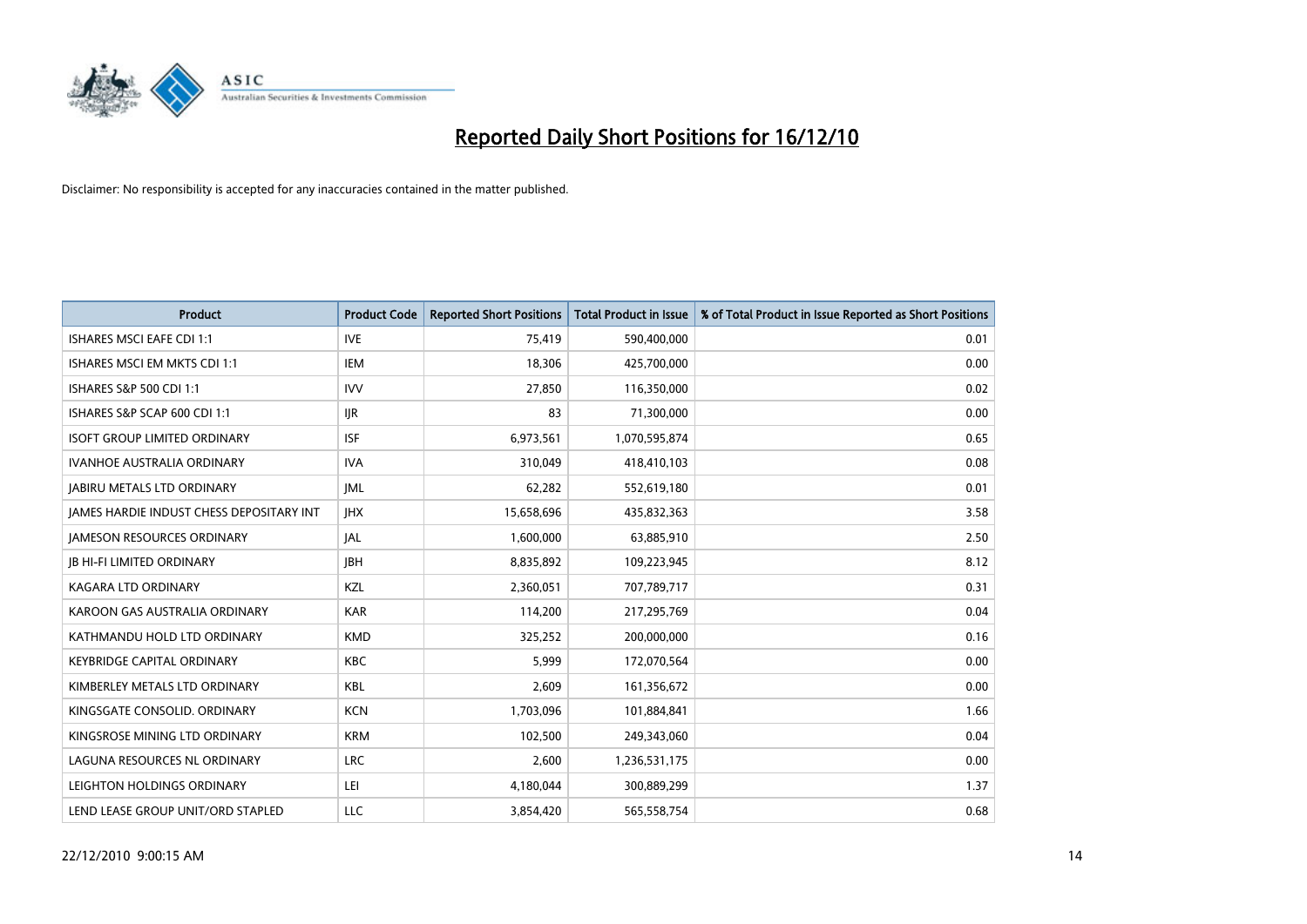

| <b>Product</b>                        | <b>Product Code</b> | <b>Reported Short Positions</b> | <b>Total Product in Issue</b> | % of Total Product in Issue Reported as Short Positions |
|---------------------------------------|---------------------|---------------------------------|-------------------------------|---------------------------------------------------------|
| LINC ENERGY LTD ORDINARY              | <b>LNC</b>          | 6,125,839                       | 499,252,239                   | 1.22                                                    |
| LYNAS CORPORATION ORDINARY            | <b>LYC</b>          | 36,359,588                      | 1,657,199,093                 | 2.21                                                    |
| M2 TELECOMMUNICATION ORDINARY         | <b>MTU</b>          | 700                             | 122,777,336                   | 0.00                                                    |
| MAC SERVICES (THE) ORDINARY           | <b>MSL</b>          | 65,667                          | 165,966,692                   | 0.04                                                    |
| MACARTHUR COAL ORDINARY               | <b>MCC</b>          | 1,224,626                       | 299,476,903                   | 0.39                                                    |
| <b>MACMAHON HOLDINGS ORDINARY</b>     | <b>MAH</b>          | 2,441,464                       | 733,711,705                   | 0.34                                                    |
| MACO ATLAS ROADS GRP ORDINARY STAPLED | <b>MOA</b>          | 3,136,895                       | 452,345,907                   | 0.69                                                    |
| MACQUARIE GROUP LTD ORDINARY          | MQG                 | 3,493,454                       | 345,884,510                   | 0.98                                                    |
| <b>MANTRA RESOURCES ORDINARY</b>      | <b>MRU</b>          | 15,989                          | 130,229,188                   | 0.01                                                    |
| MAP GROUP STAPLED US PROHIBIT.        | <b>MAP</b>          | 673,564                         | 1,861,210,782                 | 0.03                                                    |
| <b>MARION ENERGY ORDINARY</b>         | <b>MAE</b>          | 332,494                         | 863,960,474                   | 0.04                                                    |
| <b>MATRIX C &amp; E LTD ORDINARY</b>  | <b>MCE</b>          | 76,562                          | 72,964,098                    | 0.11                                                    |
| MCMILLAN SHAKESPEARE ORDINARY         | <b>MMS</b>          | 198,192                         | 67,874,101                    | 0.29                                                    |
| MCPHERSON'S LTD ORDINARY              | <b>MCP</b>          | 17,139                          | 71,651,758                    | 0.02                                                    |
| MEDUSA MINING LTD ORDINARY            | <b>MML</b>          | 1,648,571                       | 188,233,911                   | 0.87                                                    |
| MELBOURNE IT LIMITED ORDINARY         | <b>MLB</b>          | 136,142                         | 80,031,955                    | 0.17                                                    |
| MEO AUSTRALIA LTD ORDINARY            | <b>MEO</b>          | 539,472                         | 539,913,260                   | 0.09                                                    |
| MERMAID MARINE ORDINARY               | <b>MRM</b>          | 385,223                         | 213,383,546                   | 0.17                                                    |
| MESOBLAST LIMITED ORDINARY            | <b>MSB</b>          | 90,856                          | 158,140,556                   | 0.06                                                    |
| METALS X LIMITED ORDINARY             | <b>MLX</b>          | 327,045                         | 1,365,661,782                 | 0.03                                                    |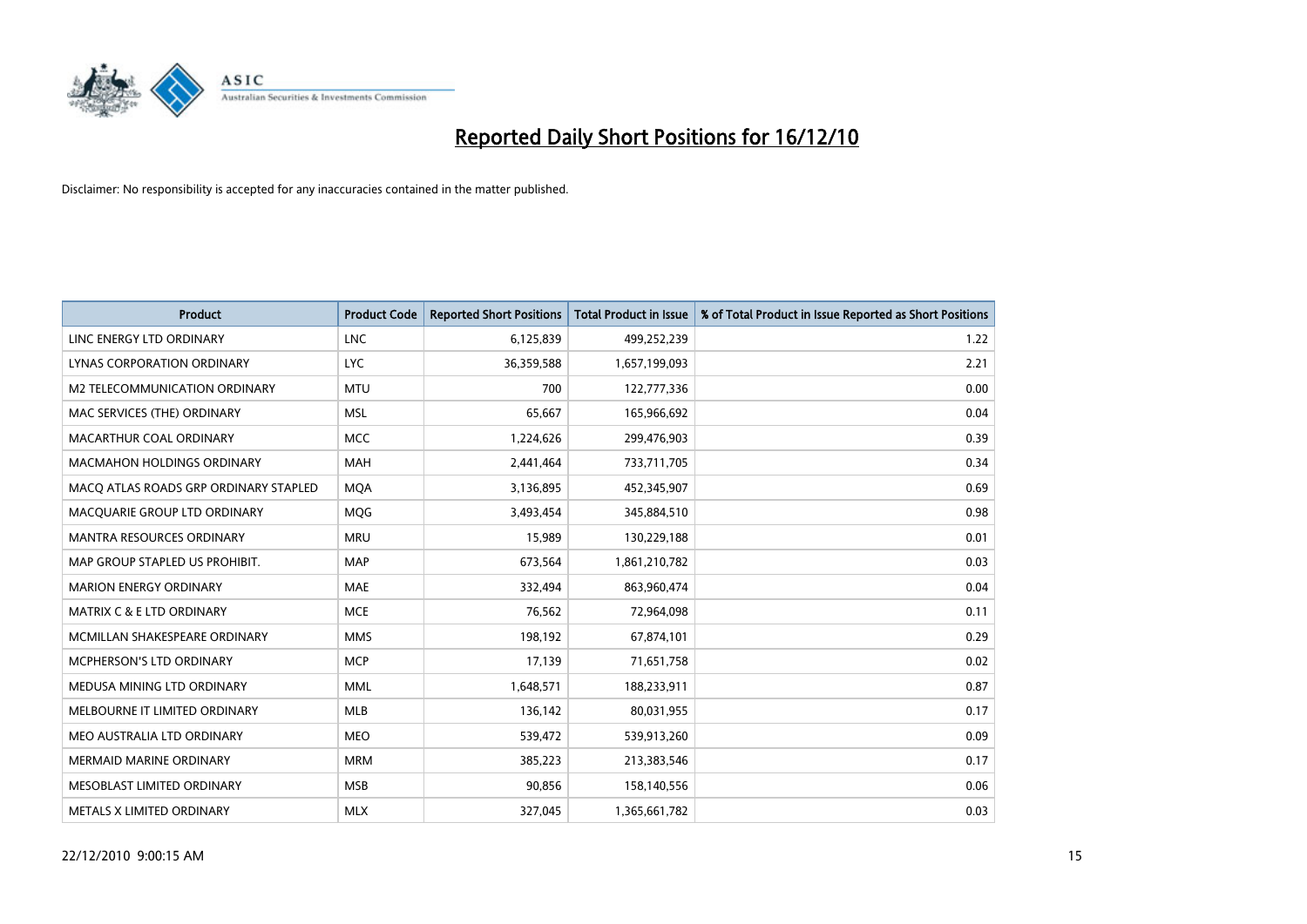

| <b>Product</b>                  | <b>Product Code</b> | <b>Reported Short Positions</b> | Total Product in Issue | % of Total Product in Issue Reported as Short Positions |
|---------------------------------|---------------------|---------------------------------|------------------------|---------------------------------------------------------|
| METCASH LIMITED ORDINARY        | <b>MTS</b>          | 21,752,150                      | 768,787,804            | 2.83                                                    |
| METGASCO LIMITED ORDINARY       | <b>MEL</b>          | 235,435                         | 252,460,972            | 0.09                                                    |
| MICLYN EXP OFFSHR ORDINARY      | <b>MIO</b>          | 140,057                         | 271,700,000            | 0.05                                                    |
| MINARA RESOURCES ORDINARY       | <b>MRE</b>          | 6,699,004                       | 1,167,783,517          | 0.56                                                    |
| MINCOR RESOURCES NL ORDINARY    | <b>MCR</b>          | 812,849                         | 200,608,804            | 0.40                                                    |
| MINERAL DEPOSITS ORDINARY       | <b>MDL</b>          | 168,790                         | 60,768,582             | 0.28                                                    |
| MINERAL RESOURCES. ORDINARY     | <b>MIN</b>          | 120,003                         | 168,219,485            | 0.07                                                    |
| MIRABELA NICKEL LTD ORDINARY    | <b>MBN</b>          | 10,182,021                      | 491,561,237            | 2.08                                                    |
| MIRVAC GROUP STAPLED SECURITIES | <b>MGR</b>          | 1,456,828                       | 3,415,819,357          | 0.04                                                    |
| MOLOPO ENERGY LTD ORDINARY      | <b>MPO</b>          | 1,174,167                       | 250,972,584            | 0.48                                                    |
| MONADELPHOUS GROUP ORDINARY     | <b>MND</b>          | 344,133                         | 87,521,827             | 0.39                                                    |
| MORTGAGE CHOICE LTD ORDINARY    | <b>MOC</b>          | 7,482                           | 119,948,255            | 0.01                                                    |
| MOUNT GIBSON IRON ORDINARY      | MGX                 | 4,293,810                       | 1,082,570,693          | 0.39                                                    |
| MULTIPLEX SITES SITES           | <b>MXUPA</b>        | 42                              | 4,500,000              | 0.00                                                    |
| MURCHISON METALS LTD ORDINARY   | <b>MMX</b>          | 9,764,333                       | 435,884,268            | 2.22                                                    |
| MYER HOLDINGS LTD ORDINARY      | <b>MYR</b>          | 15,324,337                      | 582,297,884            | 2.63                                                    |
| MYSTATE LIMITED ORDINARY        | <b>MYS</b>          | 1,400                           | 67,439,158             | 0.00                                                    |
| NATIONAL AUST. BANK ORDINARY    | <b>NAB</b>          | 9,161,353                       | 2,137,640,047          | 0.43                                                    |
| NATURAL FUEL LIMITED ORDINARY   | <b>NFL</b>          |                                 | 721,912                | 0.00                                                    |
| NAVITAS LIMITED ORDINARY        | <b>NVT</b>          | 2,141,108                       | 342,450,567            | 0.61                                                    |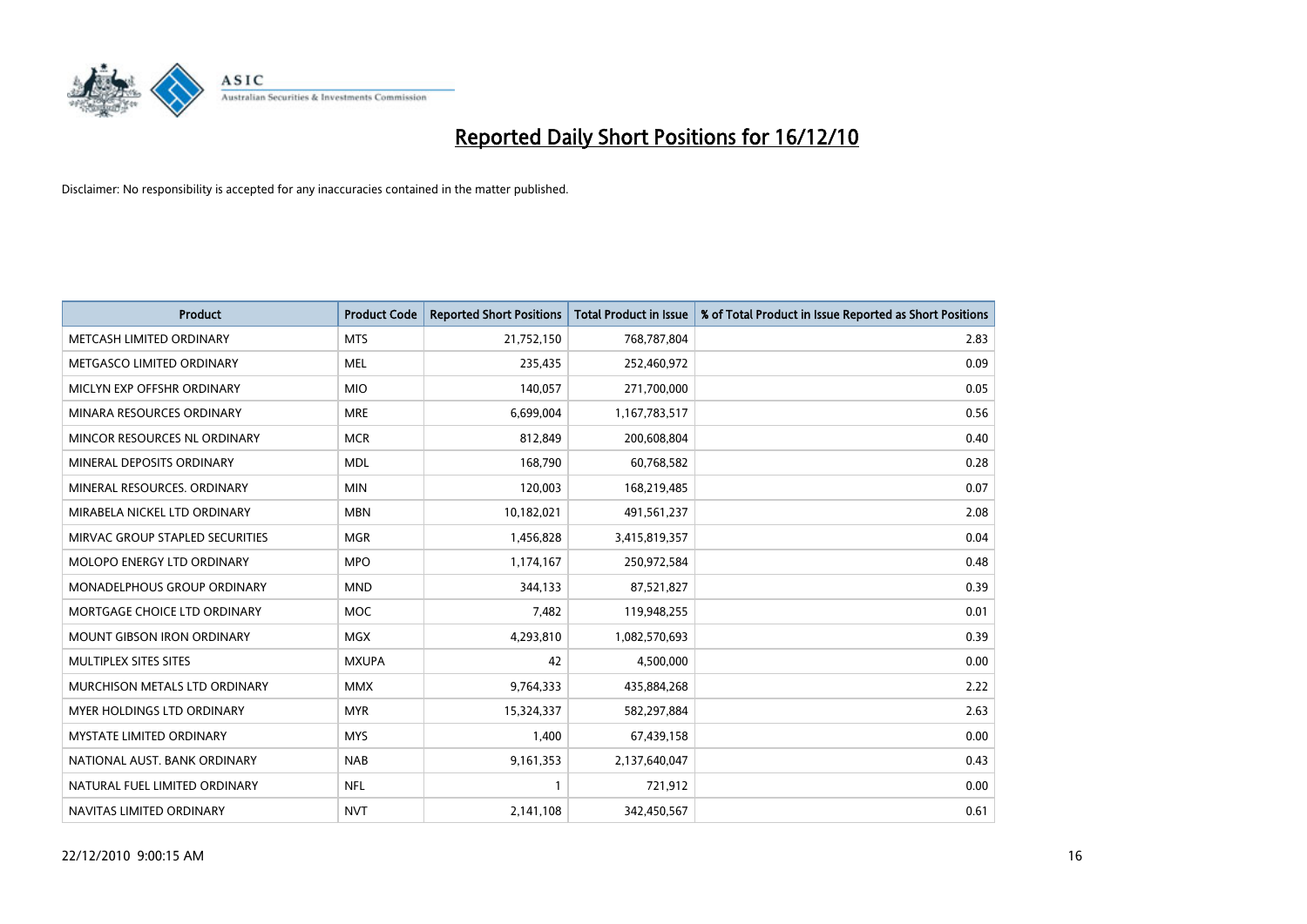

| <b>Product</b>                        | <b>Product Code</b> | <b>Reported Short Positions</b> | <b>Total Product in Issue</b> | % of Total Product in Issue Reported as Short Positions |
|---------------------------------------|---------------------|---------------------------------|-------------------------------|---------------------------------------------------------|
| NEPTUNE MARINE ORDINARY               | <b>NMS</b>          | 2,024,949                       | 442,245,734                   | 0.45                                                    |
| NEW HOPE CORPORATION ORDINARY         | <b>NHC</b>          | 523,925                         | 830,230,549                   | 0.06                                                    |
| NEWCREST MINING ORDINARY              | <b>NCM</b>          | 3,664,206                       | 765,211,675                   | 0.44                                                    |
| NEWS CORP A NON-VOTING CDI            | <b>NWSLV</b>        | 266,448                         | 1,828,208,910                 | 0.01                                                    |
| NEWS CORP B VOTING CDI                | <b>NWS</b>          | 7,191,368                       | 798,520,953                   | 0.91                                                    |
| NEXBIS LIMITED ORDINARY               | <b>NBS</b>          | 63,733                          | 798,356,704                   | 0.01                                                    |
| NEXUS ENERGY LIMITED ORDINARY         | <b>NXS</b>          | 5,798,290                       | 1,020,257,304                 | 0.57                                                    |
| NIB HOLDINGS LIMITED ORDINARY         | <b>NHF</b>          | 4,911                           | 468,215,782                   | 0.00                                                    |
| NICK SCALI LIMITED ORDINARY           | <b>NCK</b>          | 35,846                          | 81,000,000                    | 0.04                                                    |
| NIDO PETROLEUM ORDINARY               | <b>NDO</b>          | 168,109                         | 1,340,630,321                 | 0.01                                                    |
| NKWE PLATINUM 10C US COMMON           | <b>NKP</b>          | 353,796                         | 559,651,184                   | 0.07                                                    |
| NORTHERN CREST ORDINARY               | <b>NOC</b>          | 24,345                          | 116,074,781                   | 0.02                                                    |
| NORTHERN IRON LTD ORDINARY            | <b>NFE</b>          | 1,437,466                       | 336,084,863                   | 0.43                                                    |
| NOVOGEN LIMITED ORDINARY              | <b>NRT</b>          | 56,449                          | 102,125,894                   | 0.06                                                    |
| NRW HOLDINGS LIMITED ORDINARY         | <b>NWH</b>          | 1,206,522                       | 251,223,000                   | 0.48                                                    |
| NUFARM LIMITED ORDINARY               | <b>NUF</b>          | 3,972,166                       | 261,775,731                   | 1.52                                                    |
| NUPLEX INDUSTRIES ORDINARY            | <b>NPX</b>          | 77,095                          | 195,060,783                   | 0.04                                                    |
| OAKTON LIMITED ORDINARY               | <b>OKN</b>          | 683,283                         | 93,674,235                    | 0.72                                                    |
| OCEANAGOLD CORP. CHESS DEPOSITARY INT | <b>OGC</b>          | 389,464                         | 261,934,278                   | 0.15                                                    |
| OCEANIA CAPITAL LTD ORDINARY          | <b>OCP</b>          | 2,500                           | 91,921,295                    | 0.00                                                    |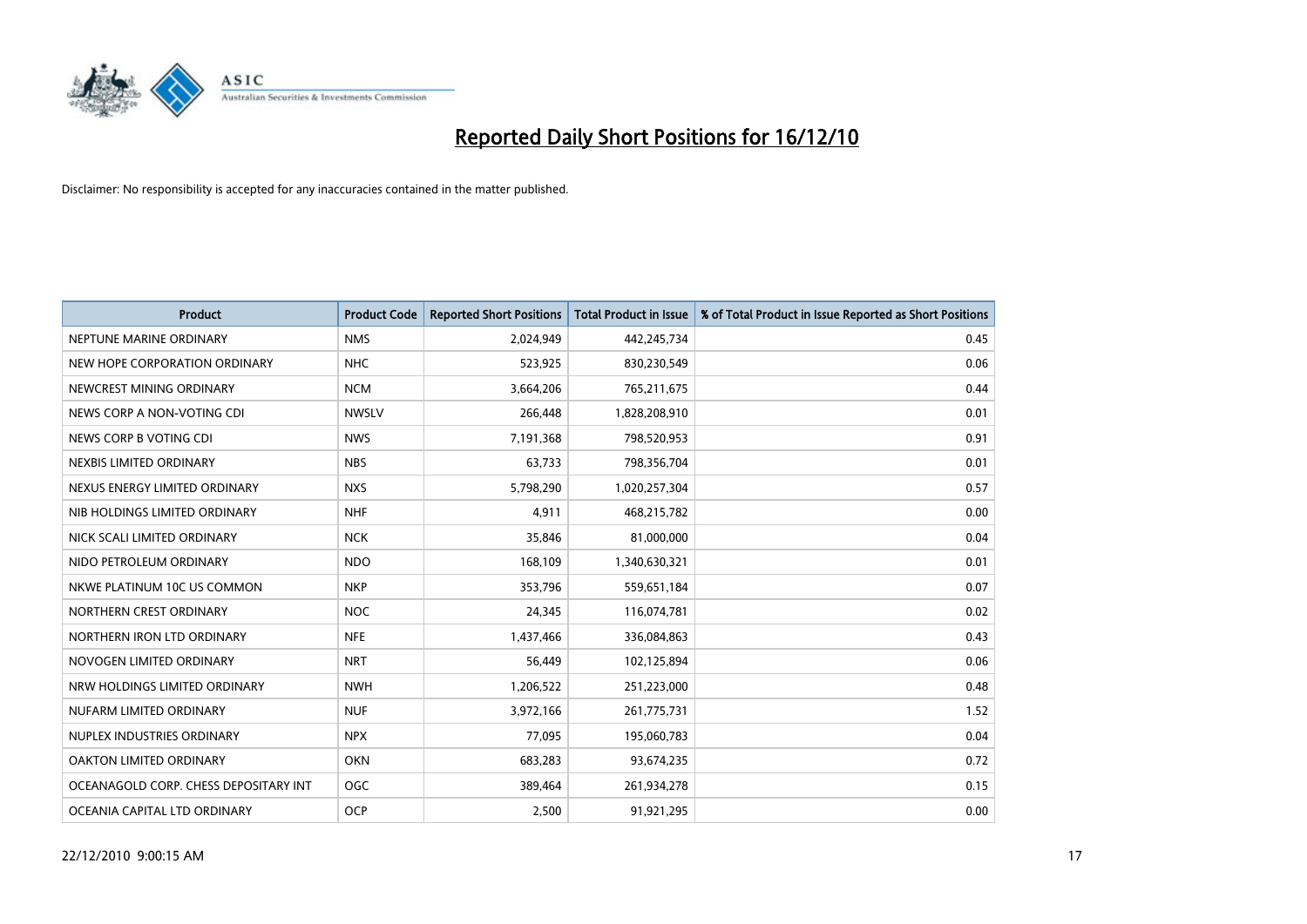

| <b>Product</b>                          | <b>Product Code</b> | <b>Reported Short Positions</b> | <b>Total Product in Issue</b> | % of Total Product in Issue Reported as Short Positions |
|-----------------------------------------|---------------------|---------------------------------|-------------------------------|---------------------------------------------------------|
| OIL SEARCH LTD ORDINARY                 | OSH                 | 9,302,197                       | 1,312,888,303                 | 0.67                                                    |
| OM HOLDINGS LIMITED ORDINARY            | <b>OMH</b>          | 2,234,697                       | 503,085,150                   | 0.44                                                    |
| <b>ONESTEEL LIMITED ORDINARY</b>        | OST                 | 3,208,084                       | 1,334,723,421                 | 0.22                                                    |
| ORICA LIMITED ORDINARY                  | ORI                 | 1,029,054                       | 362,100,430                   | 0.27                                                    |
| ORIGIN ENERGY ORDINARY                  | <b>ORG</b>          | 8,651,076                       | 884,717,512                   | 0.95                                                    |
| ORION METALS LTD ORDINARY               | <b>ORM</b>          | 4,650                           | 72,035,886                    | 0.01                                                    |
| OROCOBRE LIMITED ORDINARY               | <b>ORE</b>          | 19,332                          | 91,181,996                    | 0.02                                                    |
| OROTONGROUP LIMITED ORDINARY            | ORL                 | 9,049                           | 40,880,902                    | 0.02                                                    |
| OTTO ENERGY LIMITED ORDINARY            | <b>OEL</b>          | 109,204                         | 1,134,540,071                 | 0.01                                                    |
| OZ MINERALS ORDINARY                    | OZL                 | 19,418,121                      | 3,238,546,504                 | 0.57                                                    |
| <b>PACIFIC BRANDS ORDINARY</b>          | <b>PBG</b>          | 3,819,985                       | 931,386,248                   | 0.42                                                    |
| PALADIN ENERGY LTD ORDINARY             | PDN                 | 16,996,153                      | 725,357,086                   | 2.34                                                    |
| PANAUST LIMITED ORDINARY                | <b>PNA</b>          | 6,600,597                       | 2,955,176,819                 | 0.22                                                    |
| PANORAMIC RESOURCES ORDINARY            | PAN                 | 932,281                         | 206,087,842                   | 0.46                                                    |
| PAPERLINX LIMITED ORDINARY              | <b>PPX</b>          | 10,498,064                      | 603,580,761                   | 1.73                                                    |
| PAPERLINX SPS TRUST STEP UP PERP. PREF. | <b>PXUPA</b>        | 5,000                           | 2,850,000                     | 0.18                                                    |
| PATTIES FOODS LTD ORDINARY              | PFL                 |                                 | 138,908,853                   | 0.00                                                    |
| PEAK RESOURCES ORDINARY                 | <b>PEK</b>          | 330,955                         | 132,344,853                   | 0.25                                                    |
| PEET LIMITED ORDINARY                   | <b>PPC</b>          | 121,855                         | 302,965,804                   | 0.04                                                    |
| PENINSULA ENERGY LTD ORDINARY           | <b>PEN</b>          | 5,000                           | 1,642,189,656                 | 0.00                                                    |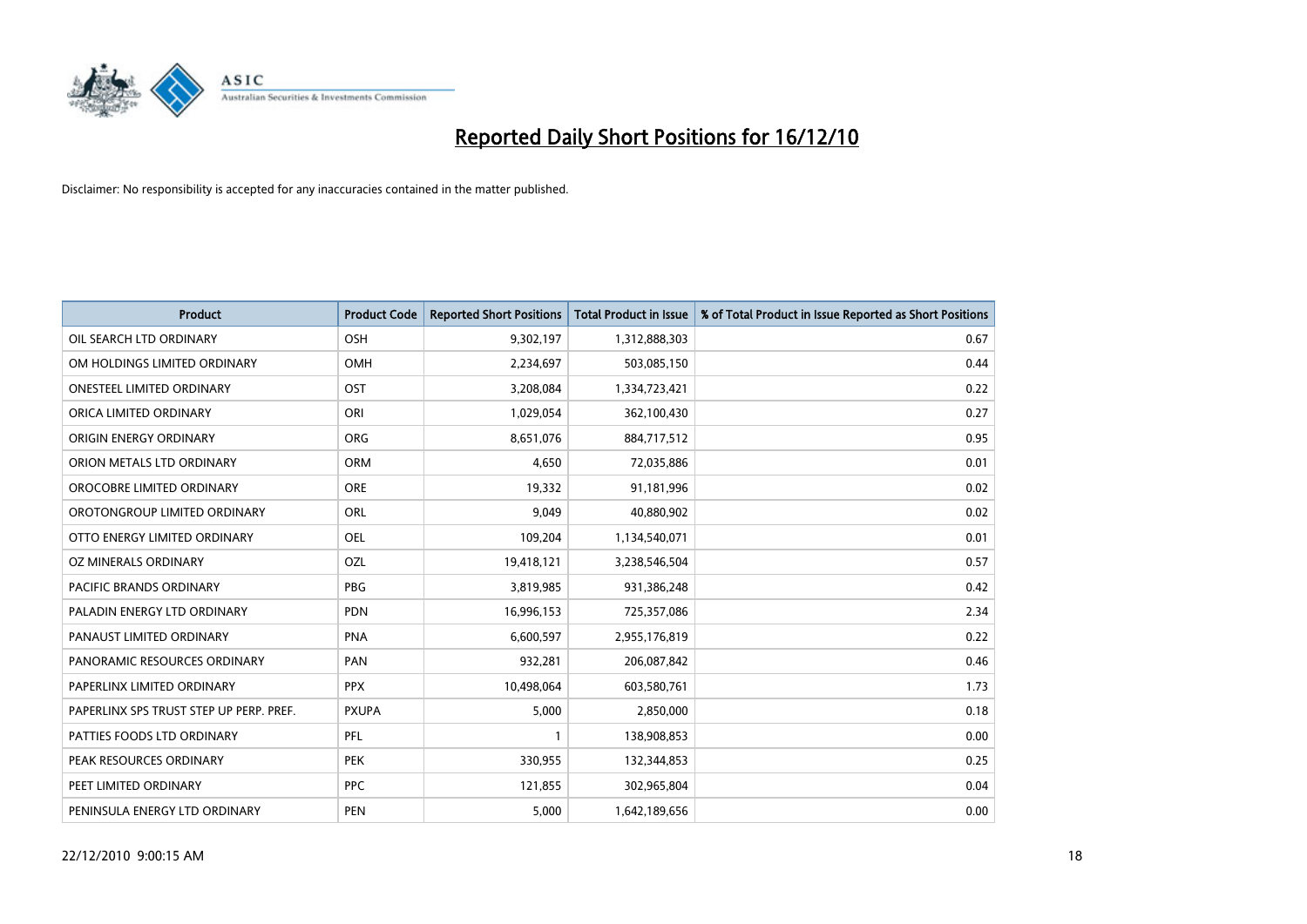

| <b>Product</b>                       | <b>Product Code</b> | <b>Reported Short Positions</b> | <b>Total Product in Issue</b> | % of Total Product in Issue Reported as Short Positions |
|--------------------------------------|---------------------|---------------------------------|-------------------------------|---------------------------------------------------------|
| PERILYA LIMITED ORDINARY             | PEM                 | 488,178                         | 526,075,563                   | 0.09                                                    |
| PERPETUAL LIMITED ORDINARY           | PPT                 | 1,944,000                       | 44,140,166                    | 4.42                                                    |
| PERSEUS MINING LTD ORDINARY          | PRU                 | 628.813                         | 422,817,088                   | 0.13                                                    |
| PETSEC ENERGY ORDINARY               | <b>PSA</b>          | 223,332                         | 231,283,622                   | 0.10                                                    |
| PHARMAXIS LTD ORDINARY               | <b>PXS</b>          | 1,163,053                       | 226,106,434                   | 0.53                                                    |
| PHOTON GROUP LTD ORDINARY            | <b>PGA</b>          | 100                             | 1,540,543,357                 | 0.00                                                    |
| PIKE RIVER COAL ORDINARY             | <b>PRC</b>          | 257,595                         | 405,513,933                   | 0.06                                                    |
| PLATINUM ASSET ORDINARY              | <b>PTM</b>          | 2,987,498                       | 561,347,878                   | 0.51                                                    |
| PLATINUM AUSTRALIA ORDINARY          | <b>PLA</b>          | 16,194,341                      | 392,430,039                   | 4.13                                                    |
| PLATINUM CAPITAL LTD ORDINARY        | <b>PMC</b>          |                                 | 163,732,888                   | 0.00                                                    |
| PMP LIMITED ORDINARY                 | <b>PMP</b>          | 96,803                          | 335,338,483                   | 0.02                                                    |
| PORT BOUVARD LIMITED ORDINARY        | PBD                 | 6,754                           | 593,868,295                   | 0.00                                                    |
| PREMIER INVESTMENTS ORDINARY         | <b>PMV</b>          | 195,368                         | 155,030,045                   | 0.13                                                    |
| PRIMARY HEALTH CARE ORDINARY         | <b>PRY</b>          | 12,504,983                      | 496,043,188                   | 2.51                                                    |
| PRIME INFR GROUP. STAPLED SECURITIES | PIH                 | 837,199                         | 351,776,795                   | 0.24                                                    |
| PRIME MEDIA GRP LTD ORDINARY         | PRT                 | 2                               | 366,330,303                   | 0.00                                                    |
| PROGEN PHARMACEUTIC ORDINARY         | <b>PGL</b>          | 151,596                         | 24,709,097                    | 0.61                                                    |
| PROGRAMMED ORDINARY                  | <b>PRG</b>          | 357,311                         | 118,169,908                   | 0.31                                                    |
| PSIVIDA CORP CDI 1:1                 | <b>PVA</b>          | 6,878                           | 7,752,716                     | 0.09                                                    |
| <b>QANTAS AIRWAYS ORDINARY</b>       | QAN                 | 21,717,814                      | 2,265,123,620                 | 0.95                                                    |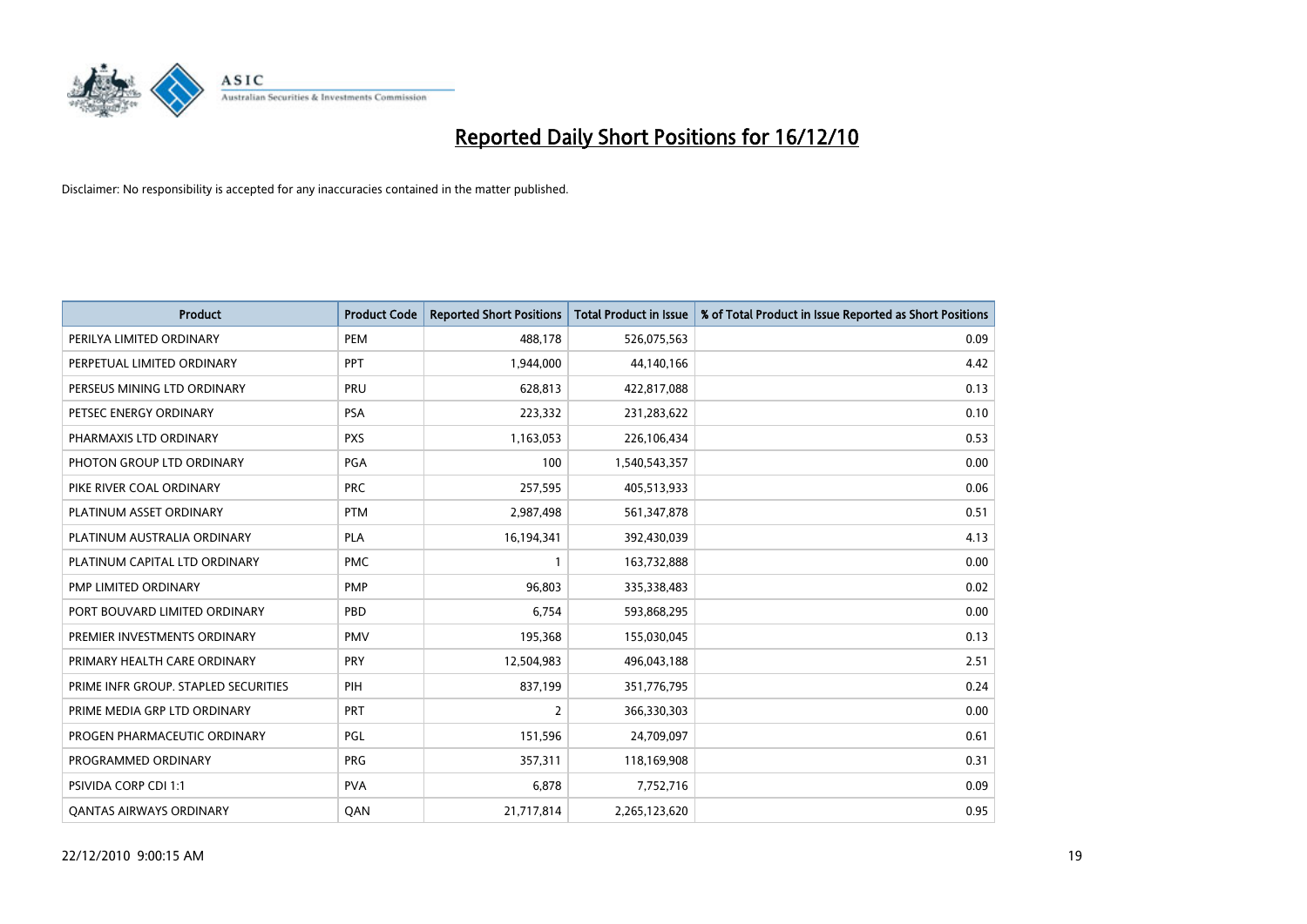

| <b>Product</b>                      | <b>Product Code</b> | <b>Reported Short Positions</b> | <b>Total Product in Issue</b> | % of Total Product in Issue Reported as Short Positions |
|-------------------------------------|---------------------|---------------------------------|-------------------------------|---------------------------------------------------------|
| OBE INSURANCE GROUP ORDINARY        | OBE                 | 19,927,273                      | 1,051,620,743                 | 1.88                                                    |
| OR NATIONAL LIMITED ORDINARY        | <b>ORN</b>          | 12,916,145                      | 2,440,000,000                 | 0.52                                                    |
| RAMELIUS RESOURCES ORDINARY         | <b>RMS</b>          | 37,248                          | 291,208,795                   | 0.01                                                    |
| RAMSAY HEALTH CARE ORDINARY         | <b>RHC</b>          | 2,220,268                       | 202,081,252                   | 1.07                                                    |
| RANGE RESOURCES LTD ORDINARY        | <b>RRS</b>          | 650.000                         | 1,214,873,886                 | 0.05                                                    |
| <b>RCR TOMLINSON ORDINARY</b>       | <b>RCR</b>          | 68,067                          | 131,892,672                   | 0.05                                                    |
| <b>REA GROUP ORDINARY</b>           | <b>REA</b>          | 25,619                          | 129,691,280                   | 0.01                                                    |
| <b>RED FORK ENERGY ORDINARY</b>     | <b>RFE</b>          | 7,696                           | 139,535,000                   | 0.01                                                    |
| REDFLEX HOLDINGS ORDINARY           | <b>RDF</b>          | 875                             | 110,345,599                   | 0.00                                                    |
| REED RESOURCES LTD ORDINARY         | <b>RDR</b>          | 268,205                         | 192,271,768                   | 0.14                                                    |
| <b>REGIS RESOURCES ORDINARY</b>     | <b>RRL</b>          | 2,585,996                       | 429,800,434                   | 0.60                                                    |
| RESMED INC CDI 10:1                 | <b>RMD</b>          | 7,311,333                       | 1,516,163,980                 | 0.48                                                    |
| <b>RESOLUTE MINING ORDINARY</b>     | <b>RSG</b>          | 5,244,037                       | 451,648,787                   | 1.15                                                    |
| <b>RESOURCE GENERATION ORDINARY</b> | <b>RES</b>          | 270,265                         | 243,900,530                   | 0.11                                                    |
| REVERSE CORP LIMITED ORDINARY       | <b>REF</b>          | 25,141                          | 92,382,175                    | 0.03                                                    |
| REX MINERALS LIMITED ORDINARY       | <b>RXM</b>          | 86,916                          | 150,284,460                   | 0.06                                                    |
| <b>RHG LIMITED ORDINARY</b>         | <b>RHG</b>          | 373,608                         | 318,745,978                   | 0.11                                                    |
| RIDLEY CORPORATION ORDINARY         | <b>RIC</b>          | 53,937                          | 307,817,071                   | 0.02                                                    |
| RIO TINTO LIMITED ORDINARY          | <b>RIO</b>          | 18,469,405                      | 435,758,720                   | 4.25                                                    |
| RIVERCITY MOTORWAY STAPLED          | <b>RCY</b>          | 400.208                         | 957,010,115                   | 0.04                                                    |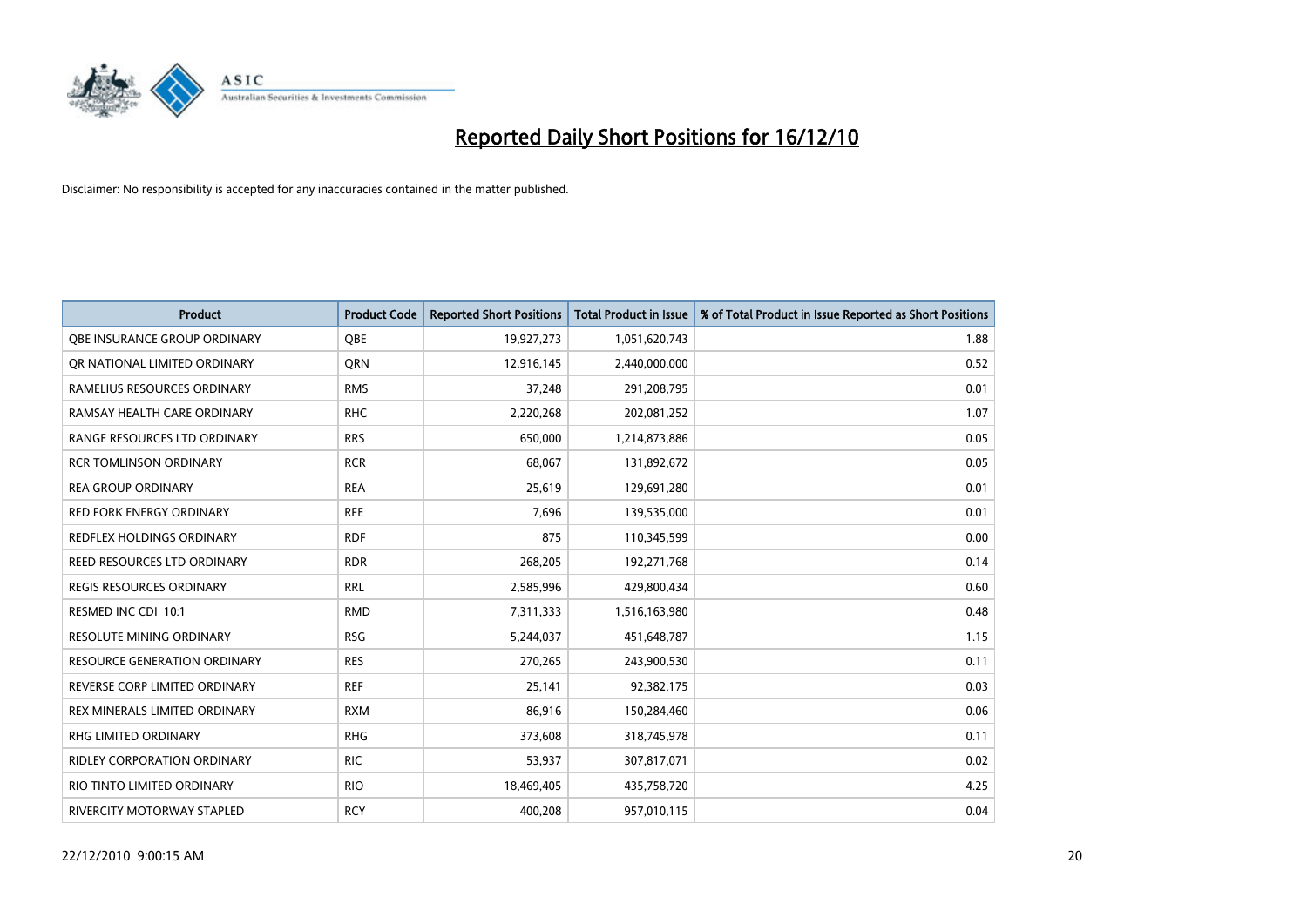

| <b>Product</b>                           | <b>Product Code</b> | <b>Reported Short Positions</b> | <b>Total Product in Issue</b> | % of Total Product in Issue Reported as Short Positions |
|------------------------------------------|---------------------|---------------------------------|-------------------------------|---------------------------------------------------------|
| RIVERSDALE MINING ORDINARY               | <b>RIV</b>          | 1,276,213                       | 236,546,188                   | 0.52                                                    |
| ROBUST RESOURCES ORDINARY                | <b>ROL</b>          | 109,627                         | 84,144,097                    | 0.13                                                    |
| ROC OIL COMPANY ORDINARY                 | <b>ROC</b>          | 2,526,970                       | 713,154,560                   | 0.37                                                    |
| SAI GLOBAL LIMITED ORDINARY              | SAI                 | 252,690                         | 197,905,160                   | 0.12                                                    |
| SALMAT LIMITED ORDINARY                  | <b>SLM</b>          | 79,592                          | 159,241,983                   | 0.05                                                    |
| SAMSON OIL & GAS LTD ORDINARY            | SSN                 | 436,000                         | 1,664,588,164                 | 0.03                                                    |
| SANDFIRE RESOURCES ORDINARY              | <b>SFR</b>          | 44,521                          | 142,537,496                   | 0.03                                                    |
| <b>SANTOS LTD ORDINARY</b>               | <b>STO</b>          | 2,496,955                       | 834,157,456                   | 0.30                                                    |
| SARACEN MINERAL ORDINARY                 | <b>SAR</b>          | 215,203                         | 492,151,415                   | 0.04                                                    |
| SEDGMAN LIMITED ORDINARY                 | <b>SDM</b>          | 158,108                         | 207,997,898                   | 0.07                                                    |
| SEEK LIMITED ORDINARY                    | <b>SEK</b>          | 3,540,181                       | 336,584,488                   | 1.04                                                    |
| SENETAS CORPORATION ORDINARY             | <b>SEN</b>          | 756,999                         | 461,522,263                   | 0.16                                                    |
| SERVCORP LIMITED ORDINARY                | SRV                 | 152,480                         | 98,440,807                    | 0.15                                                    |
| SERVICE STREAM ORDINARY                  | <b>SSM</b>          | 344,663                         | 283,418,867                   | 0.12                                                    |
| SEVEN GROUP HOLDINGS ORDINARY            | <b>SVW</b>          | 444,122                         | 305,410,281                   | 0.15                                                    |
| SIGMA PHARMACEUTICAL ORDINARY            | <b>SIP</b>          | 10,389,031                      | 1,178,626,572                 | 0.88                                                    |
| SILEX SYSTEMS ORDINARY                   | <b>SLX</b>          | 185,439                         | 166,006,391                   | 0.11                                                    |
| SILVER LAKE RESOURCE ORDINARY            | <b>SLR</b>          | 348,331                         | 178,882,838                   | 0.20                                                    |
| SIMS METAL MGMT LTD ORDINARY             | SGM                 | 4,557,757                       | 204,801,967                   | 2.19                                                    |
| SINGAPORE TELECOMM. CHESS DEPOSITARY INT | SGT                 | 3,299,724                       | 369,458,397                   | 0.91                                                    |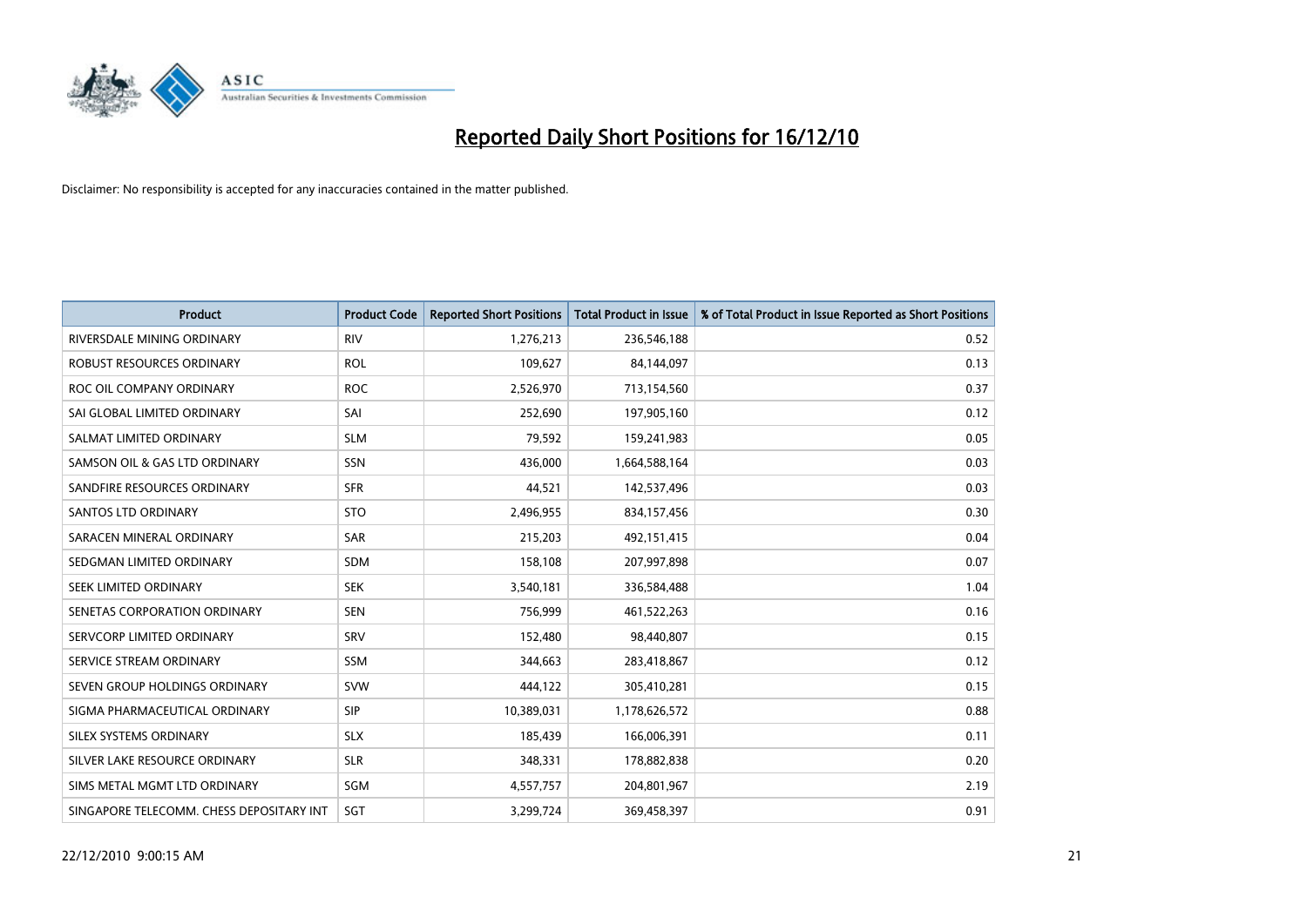

| <b>Product</b>                          | <b>Product Code</b> | <b>Reported Short Positions</b> | <b>Total Product in Issue</b> | % of Total Product in Issue Reported as Short Positions |
|-----------------------------------------|---------------------|---------------------------------|-------------------------------|---------------------------------------------------------|
| SKILLED GROUP LTD ORDINARY              | <b>SKE</b>          | 46.712                          | 190,738,408                   | 0.02                                                    |
| SKY CITY ENTERTAIN, ORDINARY            | <b>SKC</b>          | 3,523,917                       | 575,114,687                   | 0.61                                                    |
| <b>SKY NETWORK ORDINARY</b>             | <b>SKT</b>          | 198,560                         | 389,139,785                   | 0.05                                                    |
| SMS MANAGEMENT, ORDINARY                | <b>SMX</b>          | 23,780                          | 67,661,358                    | 0.04                                                    |
| SONIC HEALTHCARE ORDINARY               | <b>SHL</b>          | 5,632,515                       | 388,429,875                   | 1.47                                                    |
| SOUL PATTINSON (W.H) ORDINARY           | SOL                 | 508                             | 238,640,580                   | 0.00                                                    |
| SP AUSNET STAPLED SECURITIES            | SPN                 | 7,793,952                       | 2,748,353,504                 | 0.29                                                    |
| SPARK INFRASTRUCTURE STAPLED SECURITIES | SKI                 | 15,772,677                      | 1,326,734,264                 | 1.19                                                    |
| SPDR 200 FUND ETF UNITS                 | <b>STW</b>          | 4,693                           | 57,528,081                    | 0.01                                                    |
| SPECIALTY FASHION ORDINARY              | <b>SFH</b>          | 862,253                         | 191,268,264                   | 0.44                                                    |
| SPHERE MINERALS LTD ORDINARY            | <b>SPH</b>          | 7,507                           | 171,348,151                   | 0.00                                                    |
| SPOTLESS GROUP LTD ORDINARY             | SPT                 | 1,382,214                       | 261,070,153                   | 0.53                                                    |
| ST BARBARA LIMITED ORDINARY             | SBM                 | 3,368,395                       | 325,615,389                   | 1.03                                                    |
| STAGING CONNECTIONS ORDINARY            | <b>STG</b>          | 2,917,189                       | 78,317,726                    | 3.72                                                    |
| STANMORE COAL LTD ORDINARY              | <b>SMR</b>          | 17.231                          | 86,750,738                    | 0.02                                                    |
| STARPHARMA HOLDINGS ORDINARY            | SPL                 | 106,564                         | 241,397,208                   | 0.04                                                    |
| STH AMERICAN COR LTD ORDINARY           | SAY                 | 9,200                           | 233,651,371                   | 0.00                                                    |
| STHN CROSS MEDIA ORDINARY               | SXL                 | 435,948                         | 378,827,750                   | 0.11                                                    |
| STOCKLAND UNITS/ORD STAPLED             | SGP                 | 10,278,287                      | 2,383,036,717                 | 0.42                                                    |
| STRAITS RESOURCES ORDINARY              | SRL                 | 3,039,800                       | 255,203,613                   | 1.17                                                    |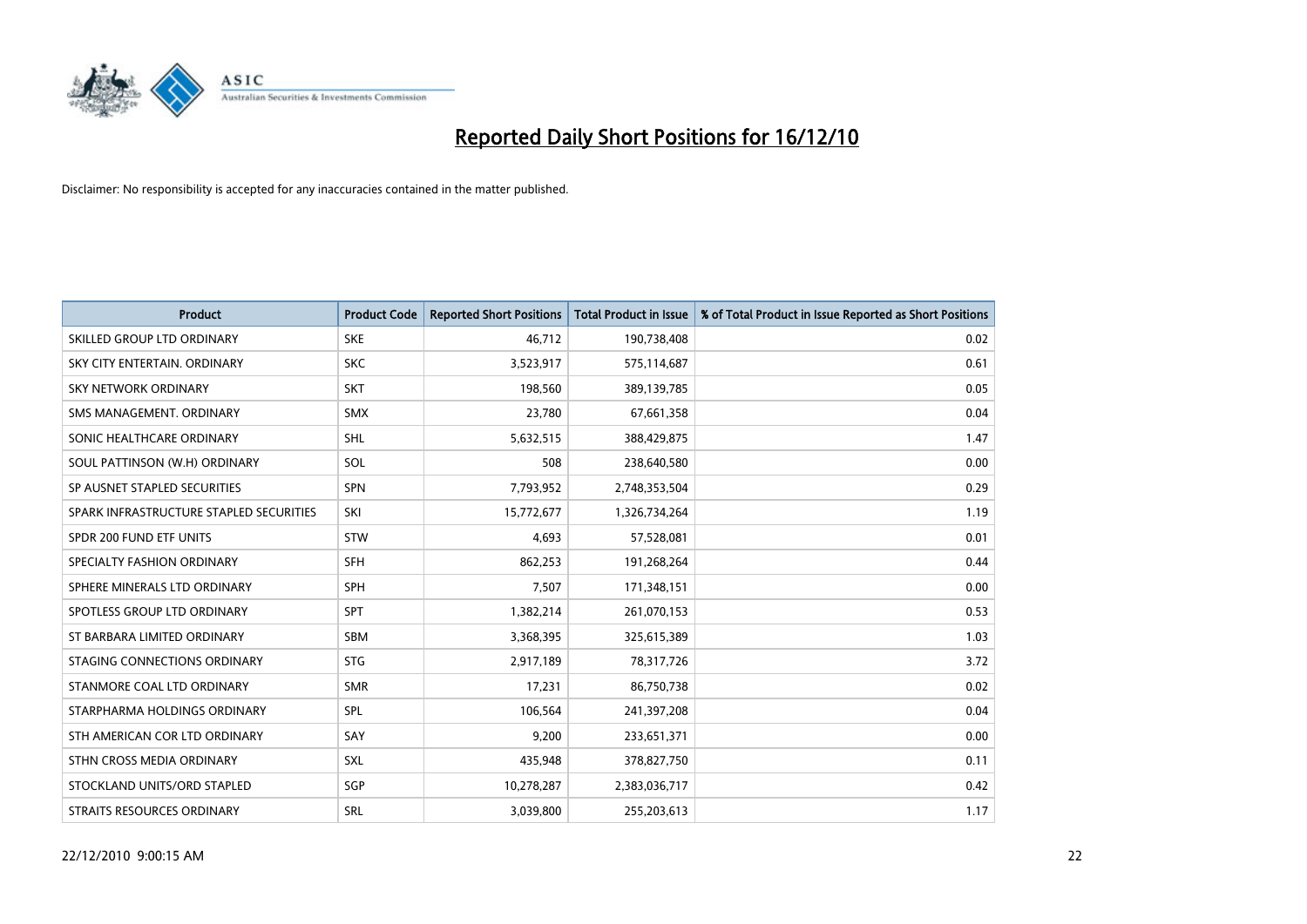

| <b>Product</b>                      | <b>Product Code</b> | <b>Reported Short Positions</b> | <b>Total Product in Issue</b> | % of Total Product in Issue Reported as Short Positions |
|-------------------------------------|---------------------|---------------------------------|-------------------------------|---------------------------------------------------------|
| <b>STW COMMUNICATIONS ORDINARY</b>  | SGN                 | 327,419                         | 364,310,964                   | 0.09                                                    |
| SUNCORP-METWAY, ORDINARY            | <b>SUN</b>          | 4,413,410                       | 1,281,390,524                 | 0.33                                                    |
| SUNDANCE RESOURCES ORDINARY         | <b>SDL</b>          | 12,707,760                      | 2,709,995,932                 | 0.48                                                    |
| SUNLAND GROUP LTD ORDINARY          | <b>SDG</b>          | 63,194                          | 229,902,096                   | 0.02                                                    |
| SUPER RET REP LTD ORDINARY          | SUL                 | 83,100                          | 128,902,619                   | 0.07                                                    |
| SWICK MINING ORDINARY               | <b>SWK</b>          | 1,548                           | 236,724,970                   | 0.00                                                    |
| SYMEX HOLDINGS ORDINARY             | <b>SYM</b>          | 6,633                           | 125,037,628                   | 0.01                                                    |
| TABCORP HOLDINGS LTD ORDINARY       | <b>TAH</b>          | 1,814,877                       | 684,918,140                   | 0.28                                                    |
| <b>TALENT2 INTERNATION ORDINARY</b> | <b>TWO</b>          | 7                               | 141,671,625                   | 0.00                                                    |
| TANAMI GOLD NL ORDINARY             | <b>TAM</b>          | 38,644                          | 260,947,676                   | 0.01                                                    |
| TAP OIL LIMITED ORDINARY            | <b>TAP</b>          | 59,524                          | 240,967,311                   | 0.03                                                    |
| TASSAL GROUP LIMITED ORDINARY       | <b>TGR</b>          | 163,246                         | 146,304,404                   | 0.10                                                    |
| TATTS GROUP LTD ORDINARY            | <b>TTS</b>          | 7,277,836                       | 1,300,888,465                 | 0.55                                                    |
| <b>TELECOM CORPORATION ORDINARY</b> | <b>TEL</b>          | 10,675,757                      | 1,924,611,559                 | 0.54                                                    |
| TELSTRA CORPORATION, ORDINARY       | <b>TLS</b>          | 10,422,326                      | 12,443,074,357                | 0.08                                                    |
| TEN NETWORK HOLDINGS ORDINARY       | <b>TEN</b>          | 15,059,706                      | 1,045,236,720                 | 1.45                                                    |
| TERANGA GOLD CORP CDI 1:1           | <b>TGZ</b>          | 212,696                         | 163,777,979                   | 0.12                                                    |
| TFS CORPORATION LTD ORDINARY        | <b>TFC</b>          | 63,054                          | 227,360,909                   | 0.02                                                    |
| THE REJECT SHOP ORDINARY            | <b>TRS</b>          | 135,037                         | 26,033,570                    | 0.53                                                    |
| THOR MINING PLC CHESS DEPOSITARY    | <b>THR</b>          | 2,307                           | 288,754,017                   | 0.00                                                    |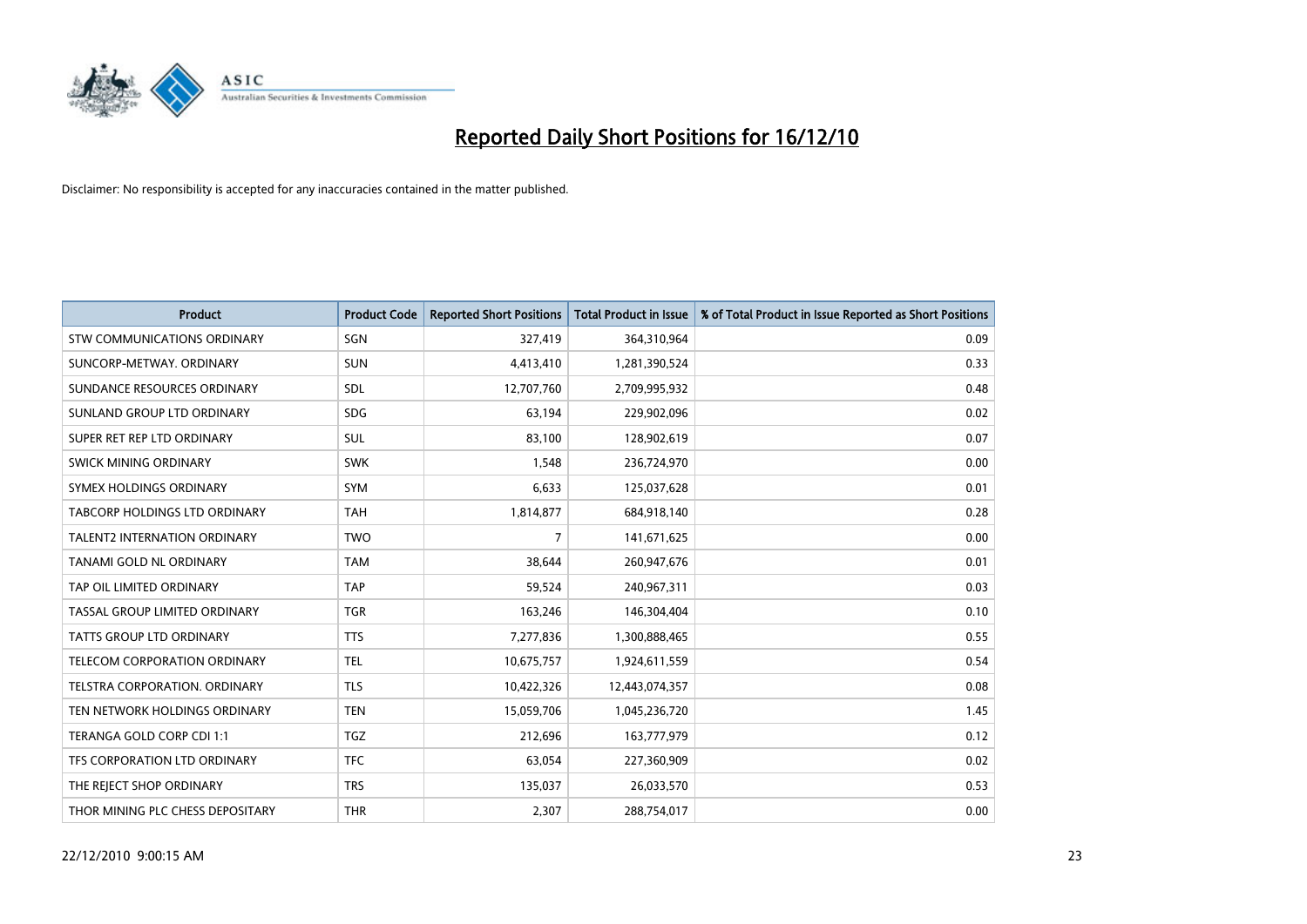

| <b>Product</b>                          | <b>Product Code</b> | <b>Reported Short Positions</b> | <b>Total Product in Issue</b> | % of Total Product in Issue Reported as Short Positions |
|-----------------------------------------|---------------------|---------------------------------|-------------------------------|---------------------------------------------------------|
| THORN GROUP LIMITED ORDINARY            | <b>TGA</b>          | 2,361                           | 129,459,770                   | 0.00                                                    |
| THUNDELARRA EXPLOR, ORDINARY            | <b>THX</b>          | 1.648                           | 153,412,482                   | 0.00                                                    |
| <b>TIGER RESOURCES ORDINARY</b>         | <b>TGS</b>          | 236,903                         | 596,873,151                   | 0.04                                                    |
| TIMBERCORP LIMITED ORDINARY             | <b>TIM</b>          | 90,074                          | 352,071,429                   | 0.02                                                    |
| <b>TISHMAN SPEYER UNITS</b>             | <b>TSO</b>          | 49.427                          | 338,440,904                   | 0.01                                                    |
| TNG LIMITED ORDINARY                    | <b>TNG</b>          | 4,321                           | 258,055,076                   | 0.00                                                    |
| TOLL HOLDINGS LTD ORDINARY              | <b>TOL</b>          | 10,690,666                      | 706,577,616                   | 1.51                                                    |
| TORO ENERGY LIMITED ORDINARY            | <b>TOE</b>          | 35,404                          | 964,936,676                   | 0.00                                                    |
| <b>TOWER AUSTRALIA ORDINARY</b>         | <b>TAL</b>          | 88,072                          | 415,928,881                   | 0.02                                                    |
| <b>TOWER LIMITED ORDINARY</b>           | <b>TWR</b>          | 690,447                         | 260,631,787                   | 0.26                                                    |
| TOX FREE SOLUTIONS ORDINARY             | <b>TOX</b>          | 92,565                          | 91,855,500                    | 0.09                                                    |
| TPG TELECOM LIMITED ORDINARY            | <b>TPM</b>          | 3,513,176                       | 775,522,421                   | 0.43                                                    |
| TRANSFIELD SERV INFR STAPLED SECURITIES | <b>TSI</b>          | 209,230                         | 434,862,971                   | 0.05                                                    |
| <b>TRANSFIELD SERVICES ORDINARY</b>     | <b>TSE</b>          | 3,303,264                       | 441,350,229                   | 0.73                                                    |
| TRANSPACIFIC INDUST. ORDINARY           | <b>TPI</b>          | 12,182,600                      | 960,638,735                   | 1.26                                                    |
| TRANSURBAN GROUP TRIPLE STAPLED SEC.    | <b>TCL</b>          | 4,816,134                       | 1,441,290,633                 | 0.34                                                    |
| TRINITY GROUP STAPLED SECURITIES        | <b>TCQ</b>          | 3,419                           | 231,701,539                   | 0.00                                                    |
| TROY RESOURCES NL ORDINARY              | <b>TRY</b>          | 63,096                          | 87,477,823                    | 0.07                                                    |
| <b>UGL LIMITED ORDINARY</b>             | <b>UGL</b>          | 4,460,919                       | 166,028,705                   | 2.70                                                    |
| UNILIFE CORPORATION CDI US PROHIBITED   | <b>UNS</b>          | 135,485                         | 267,725,963                   | 0.04                                                    |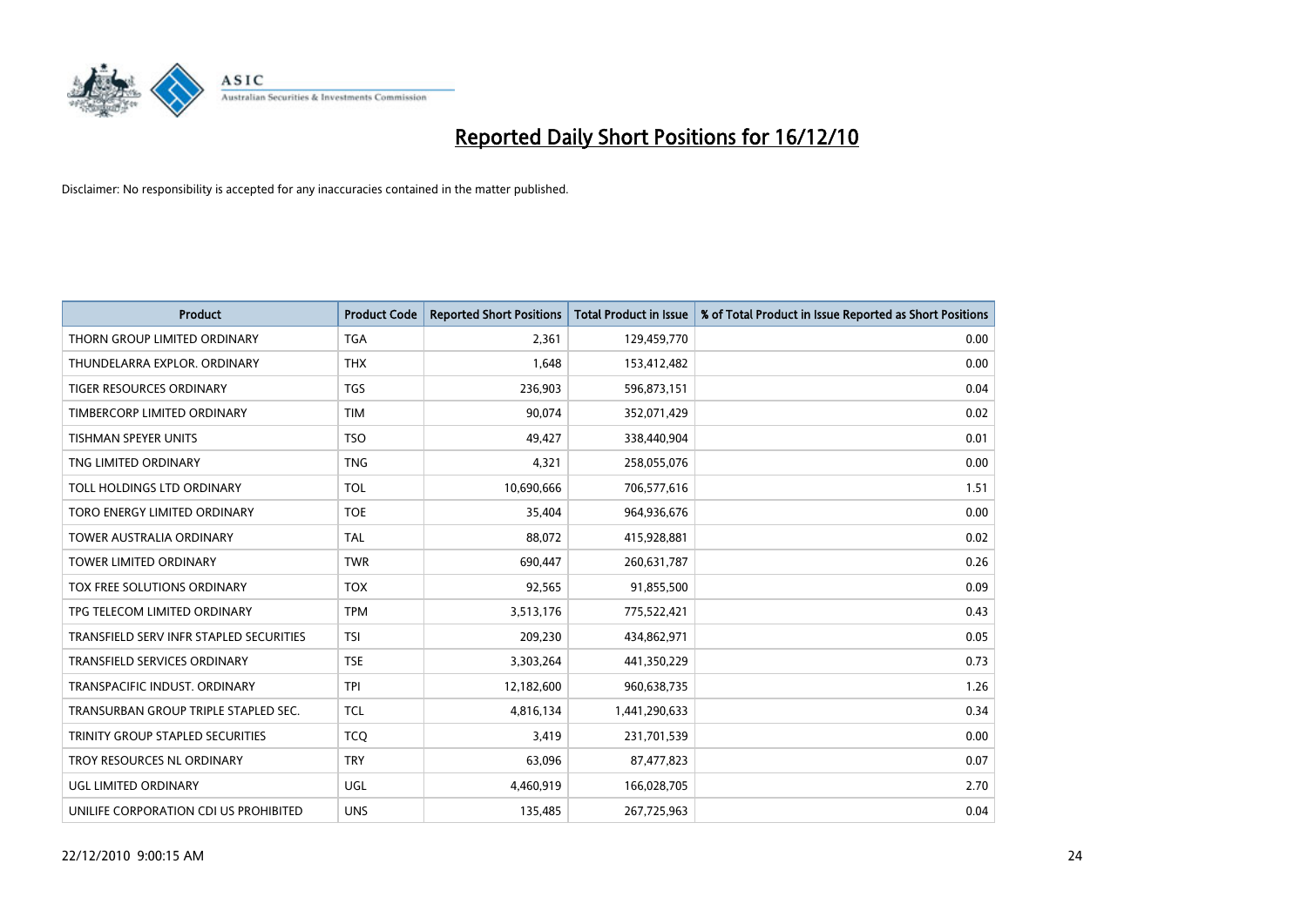

| <b>Product</b>                            | <b>Product Code</b> | <b>Reported Short Positions</b> | Total Product in Issue | % of Total Product in Issue Reported as Short Positions |
|-------------------------------------------|---------------------|---------------------------------|------------------------|---------------------------------------------------------|
| <b>UXC LIMITED ORDINARY</b>               | <b>UXC</b>          | 14,271                          | 305,789,718            | 0.00                                                    |
| VALAD PROPERTY GROUP STAPLED US PROHIBIT. | <b>VPG</b>          | 3,913,048                       | 115,108,116            | 3.40                                                    |
| <b>VDM GROUP LIMITED ORDINARY</b>         | <b>VMG</b>          | 11,116                          | 193,127,749            | 0.01                                                    |
| <b>VENTURE MINERALS ORDINARY</b>          | <b>VMS</b>          | 6,500                           | 220,943,592            | 0.00                                                    |
| <b>VILLAGE ROADSHOW LTD ORDINARY</b>      | <b>VRL</b>          | 450                             | 151,668,100            | 0.00                                                    |
| <b>VIRGIN BLUE HOLDINGS ORDINARY</b>      | <b>VBA</b>          | 8,619,947                       | 2,209,126,568          | 0.39                                                    |
| <b>VISION GROUP HLDGS ORDINARY</b>        | <b>VGH</b>          | 78,000                          | 72,771,187             | 0.11                                                    |
| VITA GROUP LTD ORDINARY                   | <b>VTG</b>          | 75,190                          | 142,499,800            | 0.05                                                    |
| VITERRA INC CDI 1:1                       | <b>VTA</b>          | 4,177                           | 68,629,939             | 0.01                                                    |
| <b>WAREHOUSE GROUP ORDINARY</b>           | <b>WHS</b>          | 76,160                          | 311,195,868            | 0.02                                                    |
| WATPAC LIMITED ORDINARY                   | <b>WTP</b>          | 57,497                          | 183,341,382            | 0.02                                                    |
| <b>WDS LIMITED ORDINARY</b>               | <b>WDS</b>          | 35,341                          | 143,107,458            | 0.02                                                    |
| WEBIET LIMITED ORDINARY                   | <b>WEB</b>          | 113,081                         | 77,661,278             | 0.15                                                    |
| <b>WESFARMERS LIMITED ORDINARY</b>        | <b>WES</b>          | 20,700,086                      | 1,005,182,279          | 2.03                                                    |
| WESFARMERS LIMITED PARTIALLY PROTECTED    | <b>WESN</b>         | 1,443,334                       | 151,889,883            | 0.92                                                    |
| WEST AUSTRALIAN NEWS ORDINARY             | <b>WAN</b>          | 8,407,565                       | 219,668,970            | 3.82                                                    |
| WESTERN AREAS NL ORDINARY                 | <b>WSA</b>          | 7,133,314                       | 179,735,899            | 3.96                                                    |
| WESTERN DESERT RES. ORDINARY              | <b>WDR</b>          | 948                             | 154,684,108            | 0.00                                                    |
| WESTFIELD GROUP ORD/UNIT STAPLED DEF      | <b>WDCDA</b>        | 3,019,501                       | 2,307,773,663          | 0.12                                                    |
| WESTFIELD RETAIL TST DEFERRED SETTLEMENT  | <b>WRT</b>          | 20,450,125                      | 3,580,573,663          | 0.57                                                    |